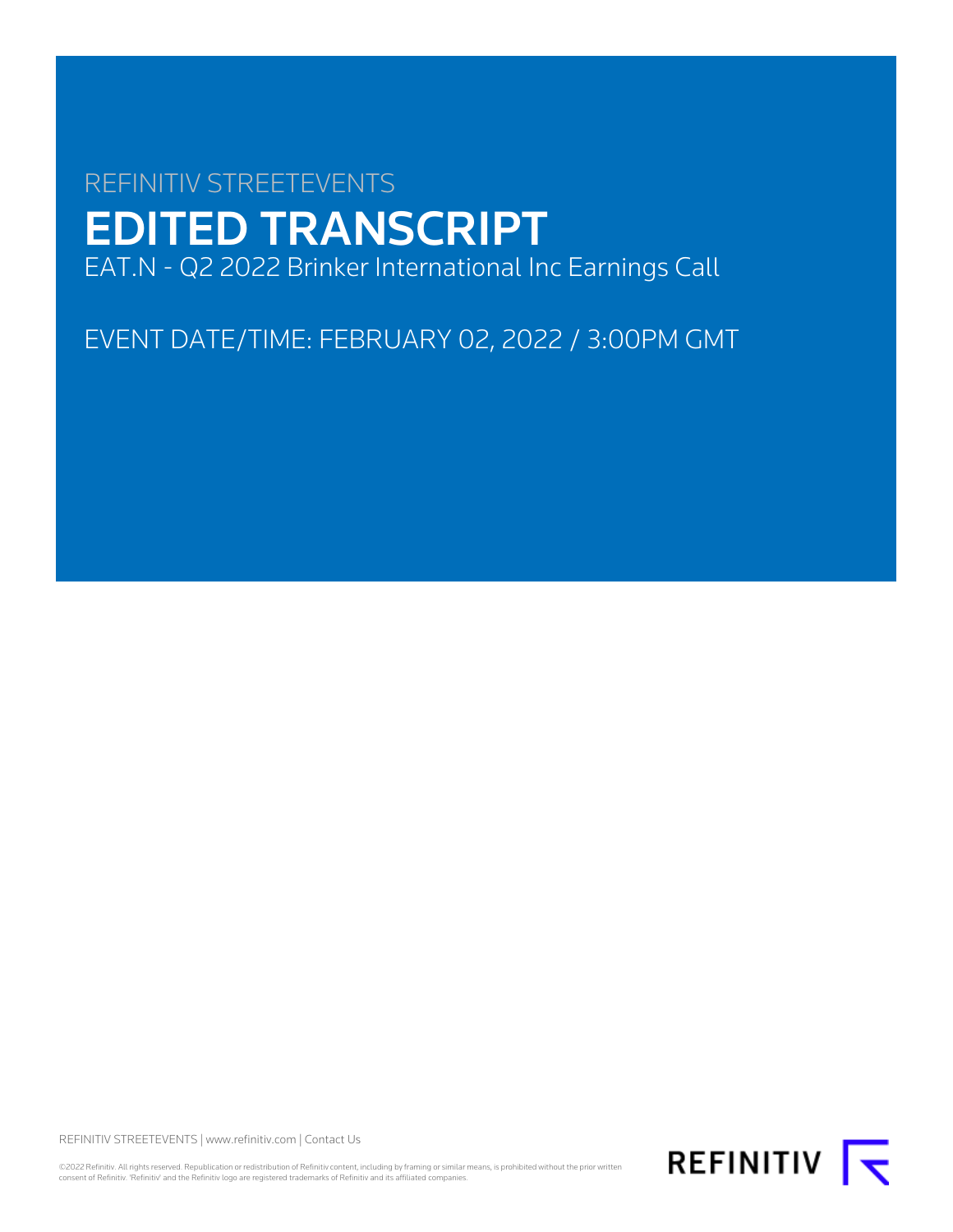# **CORPORATE PARTICIPANTS**

**[Joseph G. Taylor](#page-3-0)** Brinker International, Inc. - Executive VP & CFO **[Mika Ware](#page-1-0)** Brinker International, Inc. - VP of Finance & IR **[Wyman T. Roberts](#page-2-0)** Brinker International, Inc. - CEO, President & Non-Independent Director

# **CONFERENCE CALL PARTICIPANTS**

**[Andrew Strelzik](#page-10-0)** BMO Capital Markets Equity Research - Restaurants Analyst **[Brian Michael Vaccaro](#page-12-0)** Raymond James & Associates, Inc., Research Division - VP **[Christopher Emilio Carril](#page-15-0)** RBC Capital Markets, Research Division - Analyst **[David Sterling Palmer](#page-5-0)** Evercore ISI Institutional Equities, Research Division - Senior MD & Fundamental Research Analyst **[Dennis Geiger](#page-4-0)** UBS Investment Bank, Research Division - Director and Equity Research Analyst of Restaurants **[Eric Andrew Gonzalez](#page-18-0)** KeyBanc Capital Markets Inc., Research Division - VP & Equity Research Analyst **[James Paul Rutherford](#page-8-0)** Stephens Inc., Research Division - Research Analyst **[Jared Garber](#page-15-1)** Goldman Sachs Group, Inc., Research Division - Business Analyst **[Jeffrey Andrew Bernstein](#page-7-0)** Barclays Bank PLC, Research Division - Director & Senior Equity Research Analyst **[Jeffrey Daniel Farmer](#page-9-0)** Gordon Haskett Research Advisors - MD & Senior Analyst of Restaurants **[John William Ivankoe](#page-16-0)** JPMorgan Chase & Co, Research Division - Senior Restaurant Analyst **[Nicole Marie Miller Regan](#page-13-0)** Piper Sandler & Co., Research Division - MD & Senior Research Analyst

# **PRESENTATION**

#### **Operator**

<span id="page-1-0"></span>Good day, ladies and gentlemen, and welcome to the Brinker International Q2 F '22 Earnings Call. (Operator Instructions) It is now my pleasure to turn the floor over to your host, Mika Ware, VP of Finance and Investor Relations. Ma'am, the floor is yours.

#### **Mika Ware** - Brinker International, Inc. - VP of Finance & IR

Thank you, Kate, and good morning, everyone. Welcome to the earnings call for Brinker International's Second Quarter of Fiscal Year 2022. With me on today's call are Wyman Roberts, Chief Executive Officer and President; and Joe Taylor, Chief Financial Officer. We released full results for the quarter earlier this morning, which are available on our website at brinker.com.

As usual, Wyman and Joe will make prepared comments related to our operating performance and then we will open the call and jump straight to your questions. Before beginning our comments, it is my job to remind everyone of our safe harbor regarding forward-looking statements. During our call, management may discuss certain items, which are not based entirely on historical facts. Any such items should be considered forward-looking statements within the meaning of the Private Securities Litigation Reform Act of 1995. All such statements are subject to risks and uncertainties, which could cause actual results to differ from those anticipated. Such risks and uncertainties include factors more completely described in this morning's press release and the company's filings with the SEC. And of course, on the call, we may refer to certain non-GAAP financial measures that management uses in its review of the business and believes will provide insight into the company's ongoing operations. And with that said, I will turn the call over to Wyman.

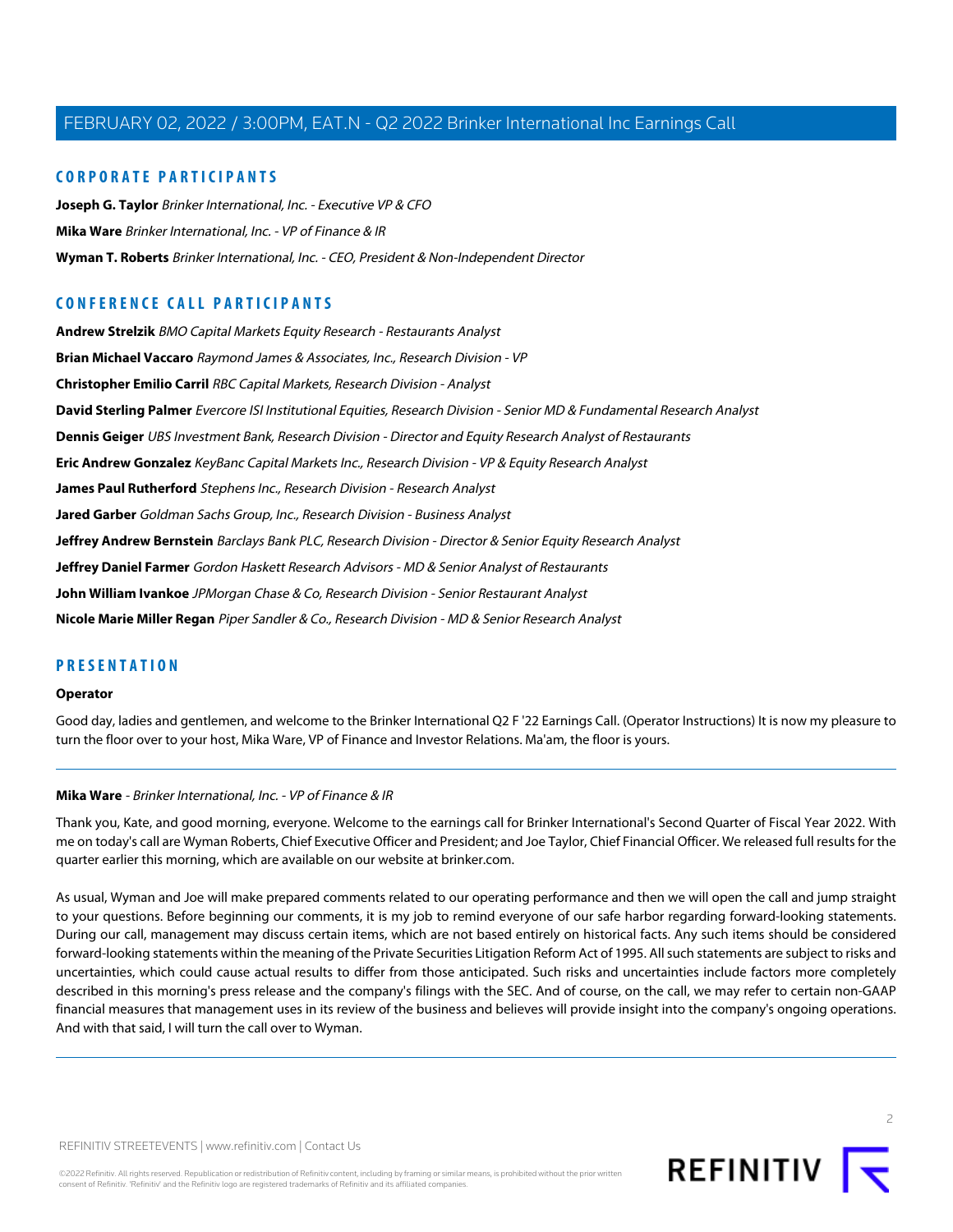# <span id="page-2-0"></span>**Wyman T. Roberts** - Brinker International, Inc. - CEO, President & Non-Independent Director

All right. Thanks, Mika, and thank you all for joining us this morning. I'm pleased with Brinker's second quarter performance and the progression throughout the quarter. It was great to see the effects of the Delta spike dissipate, our momentum come back and flow through improve. Takeout and delivery remained strong in the mid-30s, while dining room demand was on the rise. All our brands had impressive holiday results as guests got more comfortable coming together in groups, which helped us deliver a better-than-expected quarter with positive sales of 17.7% and adjusted EPS of \$0.71.

These results demonstrate that with diminished COVID interference, our business model continues to perform well, particularly at volume. Now we, along with the restaurant -- the rest of the restaurant industry are not without our headwinds. Obviously, there are cost pressures with inflation at the highest levels we've seen in years. We've responded with appropriate pricing actions and with our most recent price increase, our menu price is now up over 4%. We've been deliberate about taking incremental price increases throughout the year to ensure that with every step, we protect our traffic advantage, and we've done exactly that. Chili's continued its trend of beating the industry marking the 16th consecutive quarter of traffic outperformance. This trend has continued into January despite the Omicron spike. Our fundamental belief is that the key to healthy, sustainable growth is to have an increasing number of guests choosing us. So we will maintain a disciplined approach to determining the timing and amount of future pricing actions.

To ensure we deliver a great guest experience and continue to grow the base business, we're focused on making sure Chili's is staffed with stable, well-trained teams and smooth operational systems. The staffing situation across the country has been the most unique I've seen in my career, but we're pleased with the hiring progress we've made. We have more team members on a per restaurant basis today than we did pre-COVID. Just last week, when I was out in restaurants, managers were saying that they -- where they used to see only 2 or 3 applicants for a job, they're now getting 10 or more. So we're devoting increased time and attention on providing high-quality training and improving retention for our new hourly team members and managers. And with the added pressure that COVID has put on our operations team, retention today is more -- is about more than just a paycheck. It's also about improving quality of life and creating a sense of belonging. We found new ways to leverage our technology to accomplish these goals. We're implementing a virtual learning platform that allows us to train both hourly team members and managers from the restaurant support center. This is a live interactive experience that improves the speed, quality and consistency of our training while reducing costs and the burden on our restaurant managers. With this system, we're experiencing a 20% retention improvement for new hourly team members.

For managers, we're also focused on increasing career progression and diversity that's so important to our business. We're doubling down on leadership development programs for both new and tenured managers like our highly successful Women Take The Lead program. We see much higher retention levels among those who've engaged in these programs. Our rehire rates also demonstrate further evidence of the positive impact of these efforts. Historically, the re-hire rate for managers who, for whatever reason, chose to leave Chili's and then come back to us has been in the low to mid-single-digit range. Today, that rate has more than doubled, and it's even higher at the hourly level, which speaks to the power of our culture and the strength of our business. We know how crucial it is to support our teams with efficient effective systems that enable smooth operational execution, improve the guest experience and strengthen our base business. This is another area where our technology expertise gives us a big advantage.

At Chili's, we recently completed the implementation of 2 major technology systems. The first is our handheld system, which redefines how we serve our guests. With this system, our servers cover more tables and earn more money. There are -- we're already seeing an average of 15% higher server earnings and significant improvements in guest metrics. We've been testing this in restaurants for years now. So we know the potential once it's fully up and running. We're also capitalizing on the consumers' increased demand to dine off-premise with a new curbside system that provides a more seamless guest experience. The operators are getting comfortable with it now and restaurants that have fully adopted are generating 15 to 20-point improvements in guest metrics. These efforts to strengthen our base set us up to accelerate additional growth vehicles. We've ramped up Chili's development plans and currently have in excess of 20 new full-size restaurants in the pipeline. We're also testing small footprint off-premise centric designs for densely populated markets that don't make sense for full-size prototype.

We've opened our first urban kitchen in Manhattan, offering both Chili's and It's Just Wings. And I never thought I'd see the day when I'd see a Chili's in Manhattan, but it's been up and running for a month, and we're encouraged by its early performance. We plan to open 2 small footprint locations and trade areas adjacent to college campuses in the near future. And virtual brands continue to be an important growth vehicle for us. We remain fully committed to this strategy. Our size and scale are uniquely suited to enable growth through this vehicle. It's Just Wings continues

©2022 Refinitiv. All rights reserved. Republication or redistribution of Refinitiv content, including by framing or similar means, is prohibited without the prior written consent of Refinitiv. 'Refinitiv' and the Refinitiv logo are registered trademarks of Refinitiv and its affiliated companies.

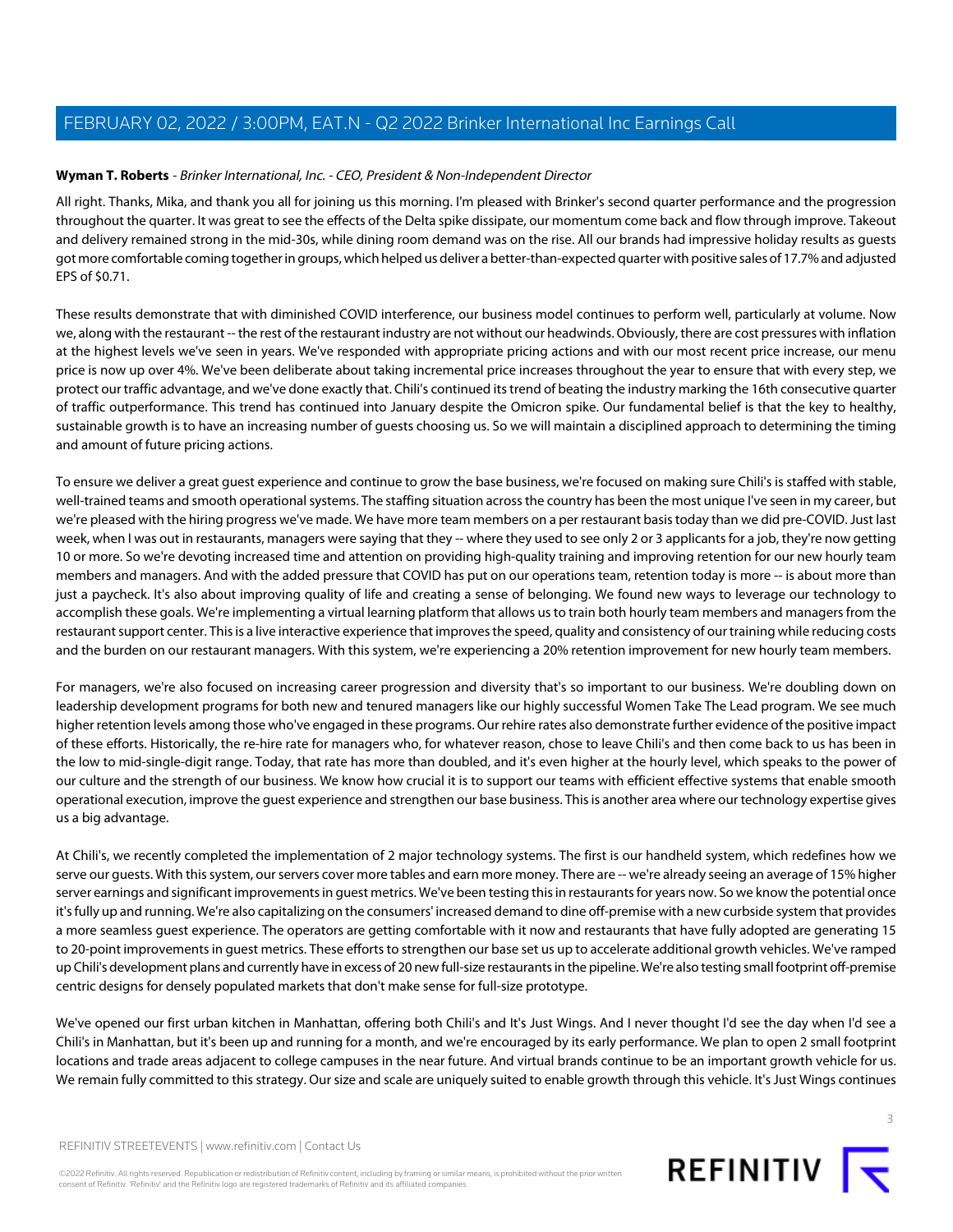to perform well. And as of this week, Maggiano's Italian Classics is up and running in over 700 restaurants. We're actively working to expand sales channels, build brand awareness and accelerate this part of our business. Second quarter proved that when our business operates with minimal COVID impact, guest demand is high and the model is strong. We generated solid cash flow and good earnings.

As we continue to navigate the inflationary pressures and respond prudently for the long-term health of our business, we want you to know, we're committed to keeping our business model strong, and we still have growth ahead of us. We see a lot of opportunity to leverage our scale, our ownership model, to grow the brands in our portfolio and move the business forward and deliver a great return for our shareholders. And this is only possible because of our amazing teams working tirelessly in the restaurants and in the support center, and I want to thank each of them for their passion and commitment. And now I'll turn the call over to Joe to give you more details on the quarter. Joe?

# <span id="page-3-0"></span>**Joseph G. Taylor** - Brinker International, Inc. - Executive VP & CFO

Thanks, Wyman, and good morning, everyone. Let me continue the overview of our second quarter by providing additional insight into our operating results as well as briefly touching on the initial post-holiday operating environment as we move into the back half of our fiscal year.

For the second quarter of fiscal 2022, Brinker reported \$0.71 of adjusted diluted earnings per share, up from \$0.35 in last year's second quarter. Brinker's total revenues were \$926 million for the quarter, and our comparable restaurant sales were positive 17.7%. For some context around this performance, our sales trends improved steadily as we move through the quarter as guests resume their routines with the waning of the Delta wave of COVID. Our restaurant staffing improved through the quarter. And by the holidays, we experienced some of the highest level of dining room capacity recovery since the beginning of the fiscal year in July. We ended the quarter on a high note with a strong December, driven by the several weeks leading up to Christmas.

Chili's comparable restaurant sales were 12.1% for the second quarter. Their comp sales were negatively impacted approximately 1.5% by Christmas shifting back into the quarter from Q3 prior year and close to 0.5% from closing early on Christmas Eve. We chose this year to invest back into the well-being of our teammates in the restaurants and sent them home at 4:00 to spend time with family and friends. This reaction reduced company sales by approximately \$4 million.

Maggiano's reported net comp sales for the quarter of a positive 78.1%. The much improved performance resulted from a higher pace of dining room recovery and importantly, improved banquet sales. The team has also done a nice job maintaining their elevated carryout business, which appears to have stickiness in the mid-20% range even as the other business channels improve. Still recovery to go, but the top line performance, coupled with an improved business model, allowed Maggiano's to deliver an above expectations quarter, a nice step forward for the brand.

During the quarter, Chili's inclusive of the virtual brands took several incremental price increases and exited the quarter carrying approximately 3% menu price compared to the prior year. In addition, as Wyman mentioned, we have taken further pricing actions in January, resulting in Chili's is now carrying price of over 4% and Maggiano's adding 5% price with their latest menu rollout. We do anticipate maintaining price at these historically higher levels for the foreseeable future. Brinker increased its consolidated restaurant operating margin to 11% in the second quarter versus 10.7% a year ago. We continue to be very encouraged in periods of low COVID impact as it allows us to realize the power of the business model and the ability to leverage margins with more normalized top line performance.

Food and beverage costs were unfavorable 120 basis points, driven by commodity inflation, partially offset by price. We are seeing stabilization in our supply chain and have a good line of sight into the balance of the fiscal year with a large majority of our contracts locked for the next 6 months. We are expecting high single-digit inflation for the third and fourth quarter. Labor for the quarter was then favorable 60 basis points versus prior year. Our recruiting and training efforts saw good progress throughout the quarter and the higher sales volumes in the later part of the quarter worked to effectively leverage the fixed components of these costs. Wage rates at the manager and hourly level remained elevated in the high single digits, and we expect to see this trend continue as we work through the remainder of the fiscal year.

As the teams continue to stabilize outside of COVID spikes, we should make incremental progress in reducing costs, such as training and overtime utilization that crept into the system during times of higher turnover and lack of labor availability. Restaurant expense was favorable 210 basis points year-over-year as the improved sales performance effectively leveraged the fixed cost included in this category. As we work to further build

REFINITIV STREETEVENTS | [www.refinitiv.com](https://www.refinitiv.com/) | [Contact Us](https://www.refinitiv.com/en/contact-us)

©2022 Refinitiv. All rights reserved. Republication or redistribution of Refinitiv content, including by framing or similar means, is prohibited without the prior written consent of Refinitiv. 'Refinitiv' and the Refinitiv logo are registered trademarks of Refinitiv and its affiliated companies.

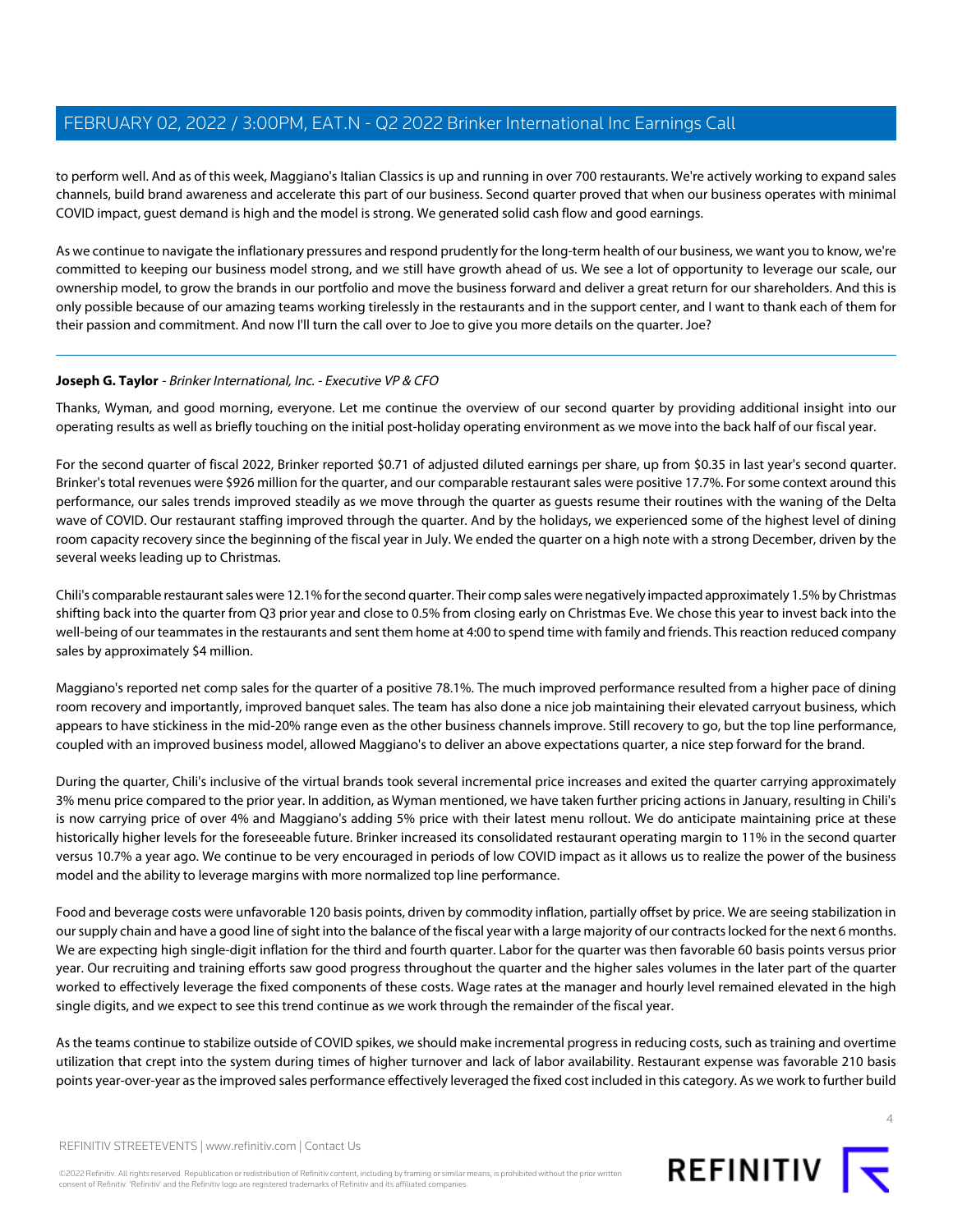our sales channels, we should see this leverage dynamic continue and help balance the inflationary aspects in other parts of ROM. Our cash flow for the second quarter remained strong with cash from operating activities of \$67 million and EBITDA of \$88 million. Our total funded debt leverage was 2.6x, and our lease adjusted leverage was 3.6x., both down slightly from the first quarter, but down significantly from prior year.

Let me finish my prepared comments with some perspective related to our January period's operating performance that closes today. As has been widely reported, the Omicron variants spiked rapidly just after the Christmas holiday and played havoc throughout the industry with staffing and sales capacity, particularly with dining rooms. We have not been immune to that impact. After a challenging first couple of weeks, we have seen the spike dissipate in many markets and are seeing improvements in our sales week to week as team member exclusions come down almost as fast as they rose. While it is good to see what appears to be a much quicker resolution of this COVID wave, the January period will be a setback to our overall operating results. It's important that we quickly move back to a more normalized operating environment in order to meet our expectations for the fiscal year. Taking a step back from the volatility in the current environment and looking past the veil of COVID, we remain confident in our ability to drive improved business results across our brands. We see good growth ahead as we invest in our strategic initiatives, open an increasing number of restaurants and leverage our technological advantages. We also remain very appreciative of our restaurant leaders and teams and the efforts they are making each and every day to deliver the results we simply report.

Now that my remarks are complete, let's open the call for your questions. Kate, I'll turn it back over to you to moderate.

# **QUESTIONS AND ANSWERS**

#### **Operator**

<span id="page-4-0"></span>(Operator Instructions) Our first question today is coming from Dennis Geiger at UBS.

# **Dennis Geiger** - UBS Investment Bank, Research Division - Director and Equity Research Analyst of Restaurants

Thanks for the insights, really helpful. Just wondering, Joe, I guess following up on some of the comments you just made. If you could speak a bit more to the full year. It sounds like you're talking about assuming the environment starts to normalize pretty quickly, you can kind of meet prior expectations for the full year. But wondering if you could kind of unpack that and just speak a bit more to that and some of the moving pieces there, please.

# **Joseph G. Taylor** - Brinker International, Inc. - Executive VP & CFO

Yes, Dennis, I think one of the keys that you just mentioned is normalized operating environment. Of course, our expectations for the year don't anticipate operating environment similar to the first -- for really January, the first part of January, in particular, with those kinds of spikes. So let's assume that's -- we're working our way through that. I think, again, as we look at the various factors kind of driving the business, demand is there. I mean -- and again, our expectations around the willingness of the guest to interact with the brands in a variety of ways is playing out as we would expect. The inflationary factors are also there, too. Again, I think we're comfortable with the perspective we've given you on inflation. We had anticipated a little bit higher inflation on the commodity side in the second half of the year, and that line of sight still exists, which will kind of level us into that mid, upper mid-single-digit range by -- for the year. So I think generally speaking, on the tracks that we anticipate as we go.

#### **Dennis Geiger** - UBS Investment Bank, Research Division - Director and Equity Research Analyst of Restaurants

Very helpful. Just a quick follow-up, Joe, if I could here. Just on the staffing. It sounds like managing it quite well considering the difficult environment. Any more color kind of on impact to sales in the quarter. I think you guys have touched on that in recent quarters, how that has been trending recently? And kind of how much more staffing from here, if you could kind of speak to having in those company stores.



5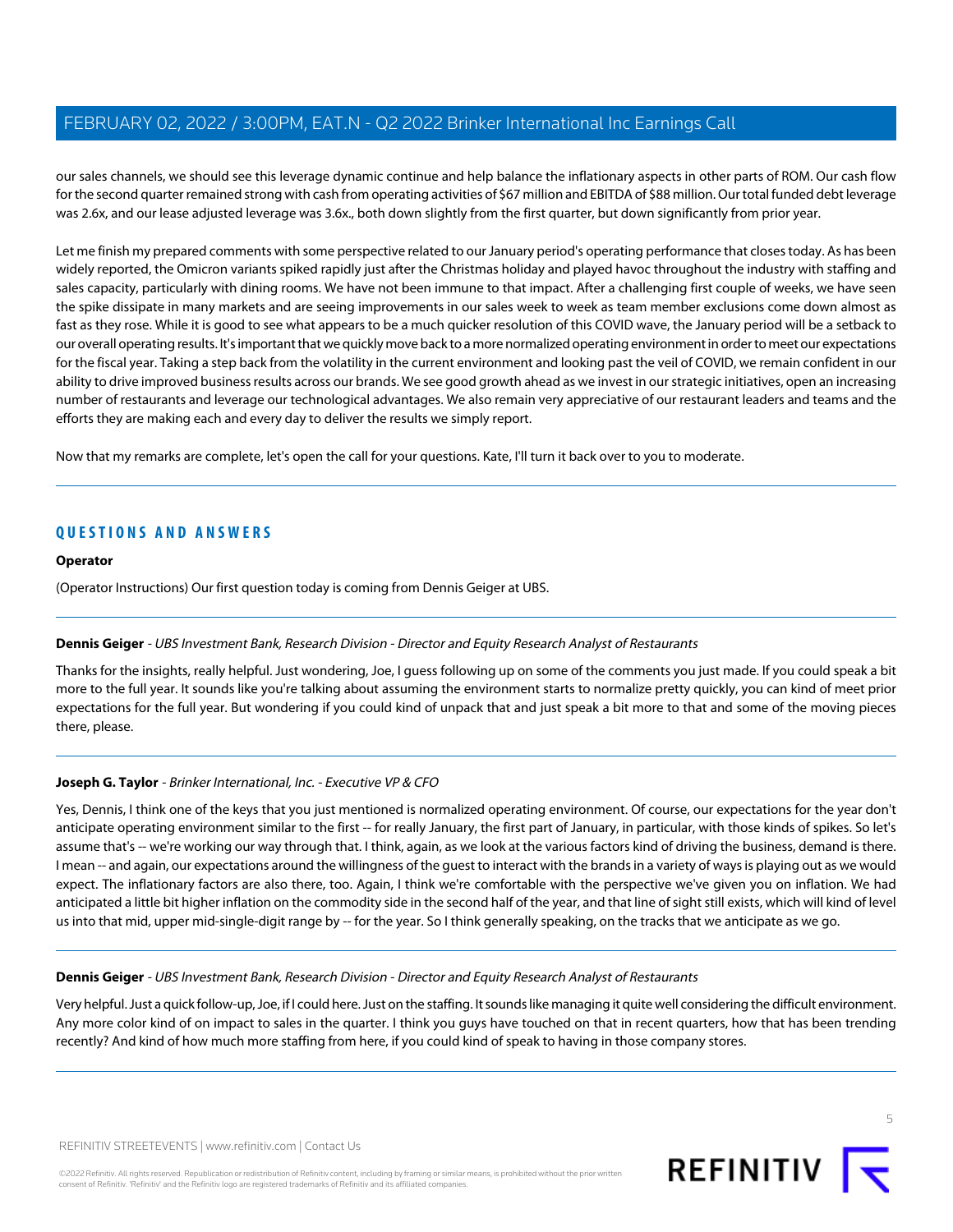# **Wyman T. Roberts** - Brinker International, Inc. - CEO, President & Non-Independent Director

Yes, Dennis, it's Wyman. So yes, in the quarter, second -- our second quarter, we were still kind of working through some of these staffing challenges, both finding team members and managers given some of the activity that we saw early in our fiscal year in the summer. And then late in the quarter, this Omicron spike really dealing with call-outs and exclusions, right? There were a lot of people that had gotten sick late in December. The good news, though, is that on the hiring front, as I mentioned in my remarks, we're seeing much better pick up. And we have more team members in our restaurants today on an average then we had pre-COVID. So we're getting back to being fully staffed. Now there are a couple of hotspots here and there.

The PW team here, our HR group, has done an amazing job supporting our restaurants and hotspots to really be aggressive in recruiting and hiring, and that's turned out very well. So we -- as Joe said, as we look at our back half, we don't see as much headwinds due to staffing. We're feeling pretty good about our ability to keep our restaurants up and running and open full hours, keeping the dining rooms full. So the big question really now is just what's COVID going to do as we work through it. And again, we're encouraged by how we've seen Omicron kind of come down but we need that to continue. But we're ready to do the business and the consumer seems very comfortable coming to the restaurants.

#### **Joseph G. Taylor** - Brinker International, Inc. - Executive VP & CFO

And if I could just tag on just a little bit to that, why that staffing in particular is ability to bring dining rooms back up at higher capacity because when we see our highest operating periods like in December, it's when you're getting, as I mentioned, those dining rooms functioning back up to closer to normalized capacity. That's the opportunity that staffing brings us. You don't have to throttle that important channel -- our most important channel down as much.

#### **Operator**

<span id="page-5-0"></span>Our next question today is coming from David Palmer at Evercore ISI.

# **David Sterling Palmer** - Evercore ISI Institutional Equities, Research Division - Senior MD & Fundamental Research Analyst

Thanks, Joe, for the commentary on the guidance or the fact that you didn't renew that now, but perhaps the way things happen with Omicron in January that you perhaps eat into that guidance a little bit. I wonder if you could talk about how much January was a setback in terms of sales, EBITDA for the year. It's almost like a onetime thing if we are getting past the worst of COVID. We'll look at January as its own thing. Could you talk about that? And I have a follow-up.

# **Joseph G. Taylor** - Brinker International, Inc. - Executive VP & CFO

David, I mean, the period is actually closing today. So I'm not going to get into any details on a period that we really haven't closed the books on yet. So I mean, it's a meaningful impact, particularly in the first couple of weeks. One of the interesting things I will say, too, on that quarter is we expanded our gaps to the industry in that environment. So we started seeing that expansion grow at the gap, the expanding of the gap really back in the latter part of the second quarter. And we continue to maintain that growth in the gap as we worked through the last several weeks. So those are the kinds of lines of site we see. But yes, it's not an environment that -- it's an environment we hope is episodic and that December environment is going to be the one that is more analogous to the rest of the year. So that's part of wanting to understand a little bit better where we go between those 2 variations of the theme.

#### **Wyman T. Roberts** - Brinker International, Inc. - CEO, President & Non-Independent Director

And the only thing I'd point to, David, you see the industry numbers. So you kind of know what's happened in the industry. And as Joe said, we've outperformed the industry. So Omicron was definitely -- it had an impact on the industry through the back half of December and into January. We

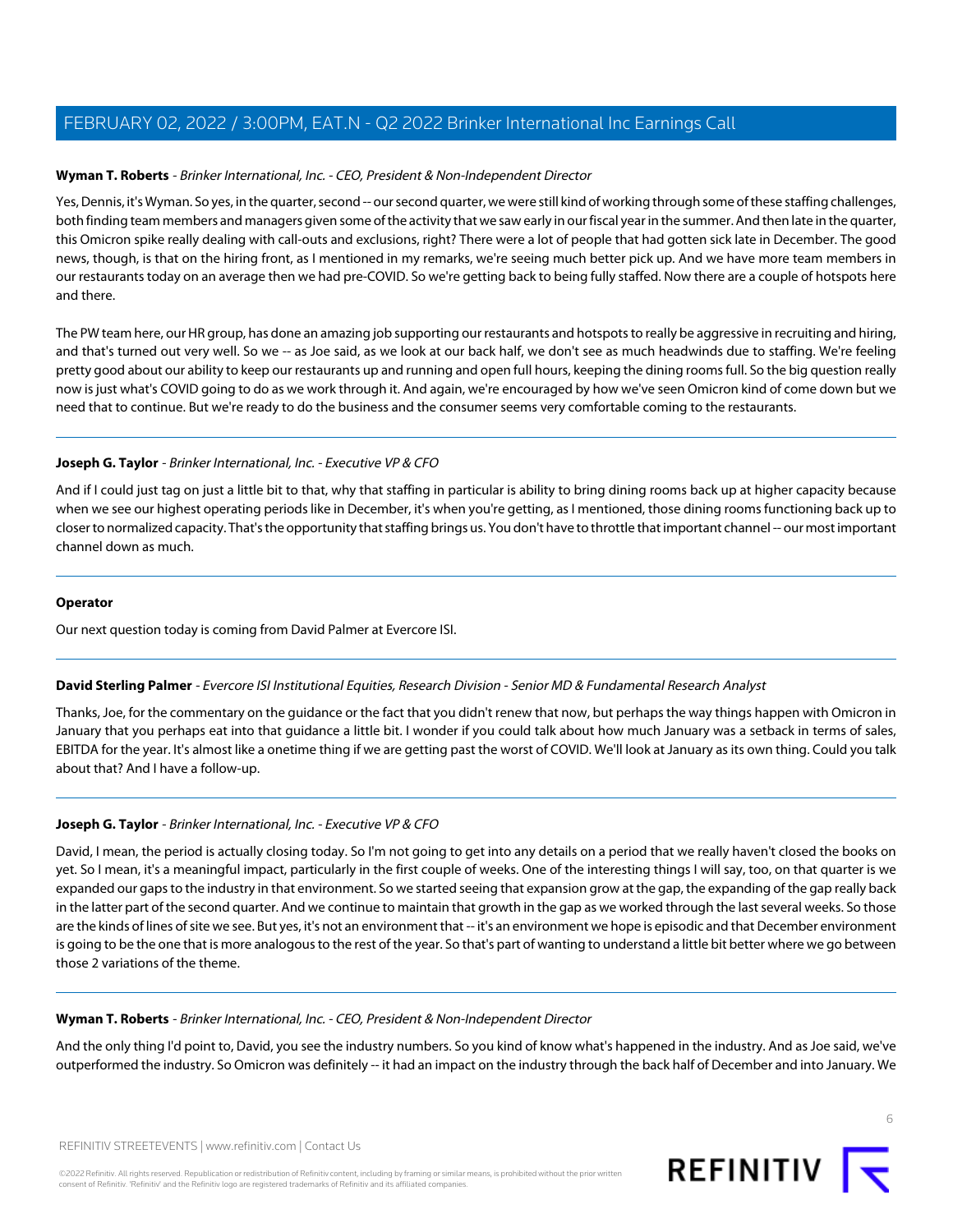fared better than the industry, but we were impacted as well. And as Joe said, though, we're very encouraged by how it's working its way out of the system and as you look kind of through the month.

#### **David Sterling Palmer** - Evercore ISI Institutional Equities, Research Division - Senior MD & Fundamental Research Analyst

And as you look at the second half of this fiscal year, it looks like you're going to have pricing, maybe 1.5 points more pricing. Maybe give a sense of your food cost resets and maybe your feel of labor. Just things that are a little bit more permanent versus the January stuff, but things that are more permanent feeling things about the second half margin trend versus the first half. And I'll stop there.

#### **Joseph G. Taylor** - Brinker International, Inc. - Executive VP & CFO

Again, from a margin perspective, in this fiscal year, again, we expect both of those components to continue to run in that high single-digit rate. And again, we're seeing particularly inflationary environments in the cost of sales side of the equation pretty much line up with our expectations. We have good line of sight of that through our contracting and on the supply chain side of the equation. So we understand what it is. We have taken incremental pricing actions to help mitigate against that. But I think that is, again, the area that there is a belief we'll have a downward cycle at some point, not calling time frame on that, but we do still believe commodities are cyclical. And whether or not it's the back half of this calendar year or getting into next fiscal year, there's probably some relief on the absolutes of those.

The labor side of the equation is more structural. And we do anticipate that those inflationary rates that high single digits will moderate over time, but we're still working our way through the structural upticks that we've seen in labor. Again, the labor environment itself as we've seen more activity coming back into that market, I think, will help stabilize that over time also.

#### **Operator**

Our next question today is coming from Jeff Farmer at Gordon Haskett. (technical difficulty)

#### **Joseph G. Taylor** - Brinker International, Inc. - Executive VP & CFO

Keep going and we'll get Jeff back in.

#### **Operator**

No problem. Our next question is coming from Jeffrey Bernstein at Barclays.

#### **Wyman T. Roberts** - Brinker International, Inc. - CEO, President & Non-Independent Director

From one Jeff to another.

#### **Joseph G. Taylor** - Brinker International, Inc. - Executive VP & CFO

Just got another Jeff.

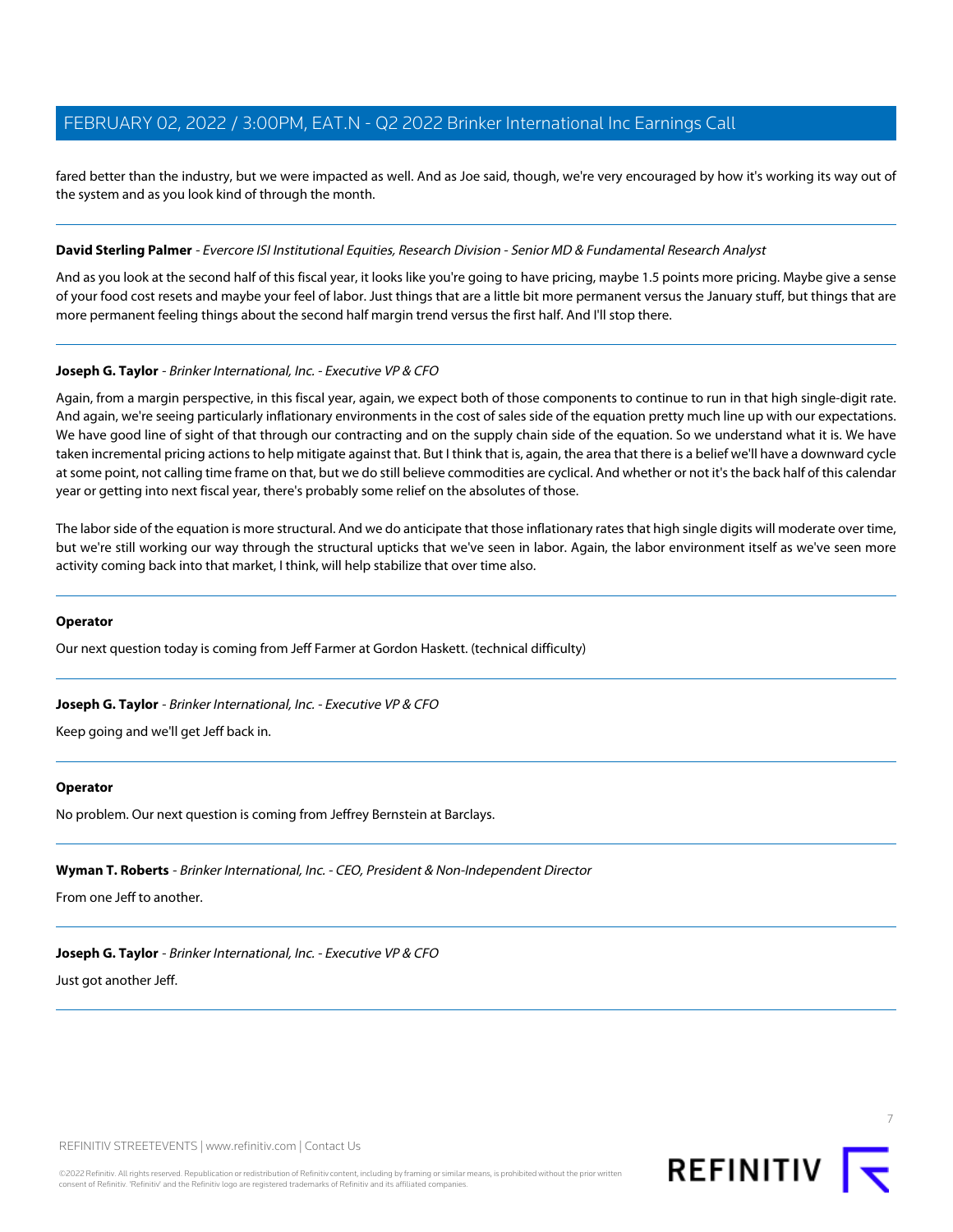# <span id="page-7-0"></span>**Jeffrey Andrew Bernstein** - Barclays Bank PLC, Research Division - Director & Senior Equity Research Analyst

It's not one Jeff, it's another. Couple of questions. One, just wondering if you can talk specifically about the restaurant margins for the second half of the fiscal year, obviously much improved this quarter versus last. But if you think about the line items with the greatest volatility, it sounds like you have a pretty good line of sight into commodities and labor. So I'm just wondering, especially with the pricing now at north of 4% of Chili's, what your outlook is specifically to the second half and whether that price increase is seeing any consumer pushback or whether you see any elasticity issues. It sounds like you're really not seeing any, but just trying to figure out how you would gauge that.

# **Wyman T. Roberts** - Brinker International, Inc. - CEO, President & Non-Independent Director

Jeff, Joe will talk to you about the specific margins. But I do want to talk a little bit about what I think is probably not as clear, and that's the impact of these COVID episodes and spikes as we're calling them, have on our mix. And so the good news is we continue to drive traffic and beat the industry by not a small margin, but by double-digit numbers on traffic. But it does shift from more dine-in to take out. And that's a pretty significant check hit. Obviously, the alcohol sales and the other things that don't happen as much when people dine out. Now we're happy to have the guests still engage with us. But what we see, and we saw in December, we saw in July when COVID stuck, we get back these dining room numbers. And the impact is significantly more than I think people understand and probably much more than other brands or companies you may follow.

And I just -- so the margin story and our ability to cover costs get much better because the check average goes significantly much more than the pricing impact that we tend to focus a lot on whether it's going to be a 4% or 5%. The bigger impact for us is when we shift out of dining room into take out because of COVID, we lose a lot of average check, and that's just out of our control. When we start to see them come back, all of our checks by channel, so takeout, delivery are up over pre-COVID by double digits. We're just not seeing all of that impact because of the mix shifts. And as the mix kind of shift back, we start to feel that and the margin pressure becomes a lot less now. I just wanted to share that because I do think sometimes it gets lost in the conversation about, are you taking 2% or 3%. We have much more of an impact on shift out of dining room into takeout than what another point in price is going to get us.

# **Joseph G. Taylor** - Brinker International, Inc. - Executive VP & CFO

Yes. And Jeff, again, as we continue to move through the second half of the fiscal year, while January gives us a little bit of a stub in the toe from a performance standpoint to overcome, I would expect moving out of this environment that you'll see the typical margin growth that you would in the back half of our fiscal year as we tend to obviously see progression in margins at the ROM level as we move through some of our higher volumes in Q3 and Q4. And I think that environment is very much still in place. Obviously, the dynamics that impact ROM, we're actively evaluating an ongoing basis. And as we think both said in our comments, we'll take further action if we think it's necessary to continue to support that margin growth.

# **Wyman T. Roberts** - Brinker International, Inc. - CEO, President & Non-Independent Director

And just to your point, the pricing we've taken so far doesn't seem to have gotten a lot of pushback. We think in this environment, that's pretty consistent. But we also don't think that this environment is necessarily the environment that's going to hold forever. And we want to be very cautious about when consumer perceptions and the economy maybe shift a little bit more that we have, the value propositions and the quality of the brands from a value perspective that drive consumers or appeal to consumers in maybe a different consumer environment that may or may not come, but typically, they cycle back.

# **Jeffrey Andrew Bernstein** - Barclays Bank PLC, Research Division - Director & Senior Equity Research Analyst

Understood. And my follow-up was just to clarify, I know there was no mention of formal fiscal '22 guidance in your prepared remarks, but the fact that you gave very specific guidance last quarter for the full fiscal year. I just wanted to clarify. It sounds like labor and commodities are in line with what you were thinking. But is it otherwise a reiteration of the total revenue, total EBITDA and total EPS for the full year, seemingly second quarter a little bit better? And then January, like you said, stub your toe, but all in all, those key line item metrics are still reiterated for full year fiscal '22?

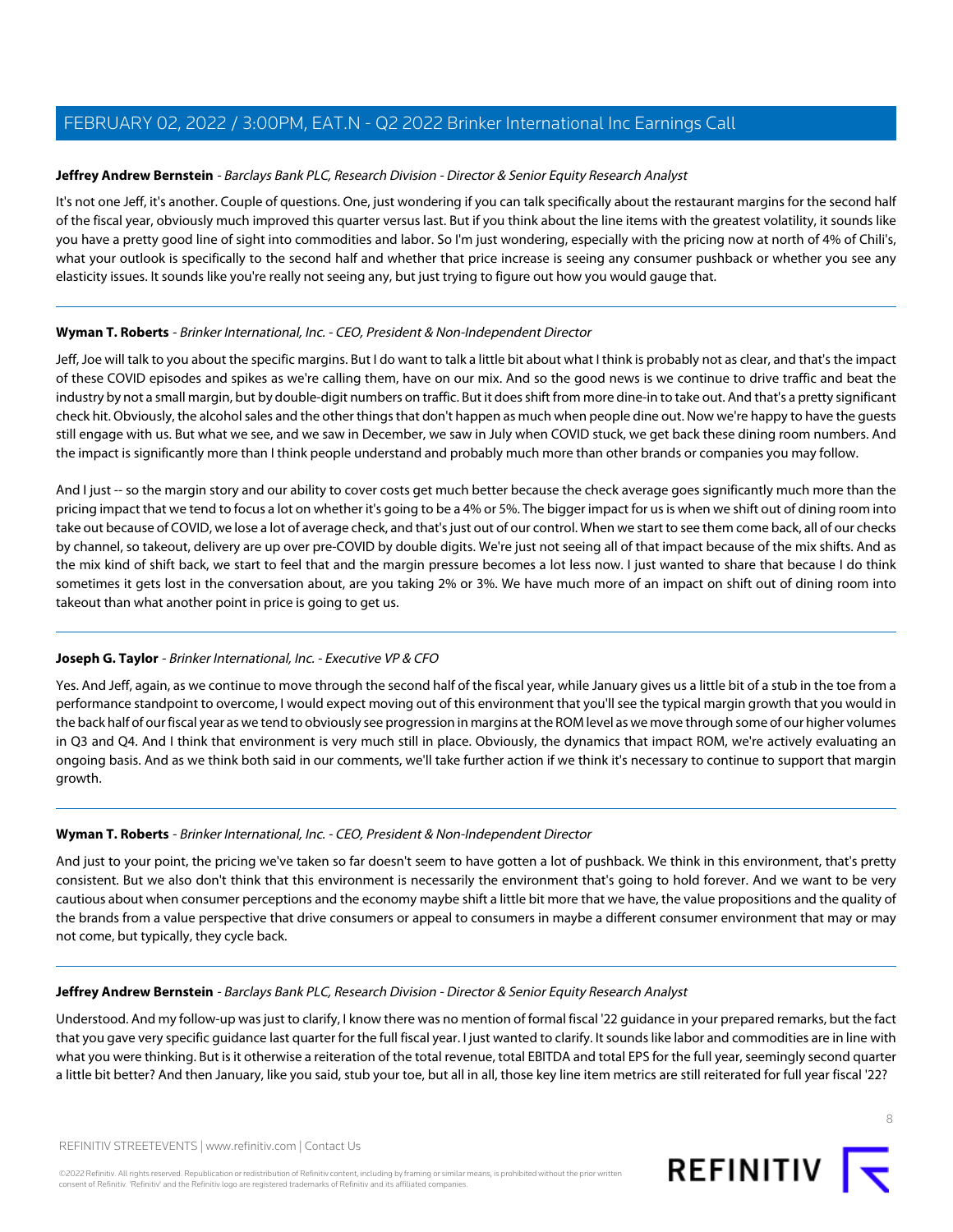# **Joseph G. Taylor** - Brinker International, Inc. - Executive VP & CFO

Yes, Jeff, again, we didn't speak to guidance with any updates or further information as it relates to what we gave you the last quarter. So as per our policy, that guidance is still there.

#### **Operator**

<span id="page-8-0"></span>Our next question today is coming from James Rutherford at Stephens Inc.

#### **James Paul Rutherford** - Stephens Inc., Research Division - Research Analyst

Congrats on the quarter here. I wanted to circle back to the discussion of menu prices and consumer demand, running over 4% menu pricing today at Chili's. And clearly, prices are going up across all of food service and food at home. And I think you said you're not seeing an impact on demand yet. But I mean, what risk do you see that the low-income consumer potentially gets incrementally pressured through the year and consumers simply shift at the margin from cash with dine into either quick service or more at-home consumption. Just how would you respond if that event occurs?

# **Wyman T. Roberts** - Brinker International, Inc. - CEO, President & Non-Independent Director

We control what we can control, right? And what we can control is our value propositions and the quality of our brands. And we have one of the strongest value propositions in the industry in casual dining. And so we're more -- we've seen -- during COVID interestingly, the consumer kind of shift up in casual dining. And so we think that probably the first thing they'll do is probably come back down a little bit. And so if you just think about the amount of steak consumers have eaten in COVID, it's kind of interesting and that's usually a higher-priced item. It's a higher check average concepts. And we imagine there may be under pressure, some drift back to maybe some of the lower check average concepts before they jump right in.

We do know that in tough times, it's not like consumers they want to dine out. During every recession -- recessionary period we looked at, it's always confirmed that consumers continue to want to dine out. They want to -- they don't know how to cook. It's not like they learned how to cook in COVID, they're still wanting to go out or have their food brought to them. And we just want to make sure that if things get a little tighter, we have a really strong value proposition. That's why we're very cautious about how we price and making sure that our pricing actions don't do damage to the overall value propositions that we offer for consumers, which is why we think we've been able to, again, beat the category for 16 consecutive quarters on traffic.

# **James Paul Rutherford** - Stephens Inc., Research Division - Research Analyst

That's a helpful perspective. My second question is around unit growth in kind of the urban areas, and you mentioned your efforts there, but some in the industry have chosen to partner with companies such as Reef across these urban areas. It sounds like you're taking an approach of kind of, if I understood correctly, building your own sort of to go and delivery-focused kitchens. I'm just curious what your view is on the pros and cons of the different go-to-market strategies there. And how big do you think the total opportunity you have for these smaller footprint stores?

# **Joseph G. Taylor** - Brinker International, Inc. - Executive VP & CFO

Yes. I think the -- we're trying to keep all of our options open in that regard. In fact, the Manhattan location is a third-party kitchen location that we have space in. So that's an option. And in certain circumstances and really dense urban markets, that might make the most sense. The options we're looking right now that are the 2 units that we're looking at that are by college campuses, one here in Dallas and one in Columbus, are going to be in line, a little bit larger, kind of more in that 1,500 to 1,800 square foot that we would lease and manage. So they all are kind of off-premise

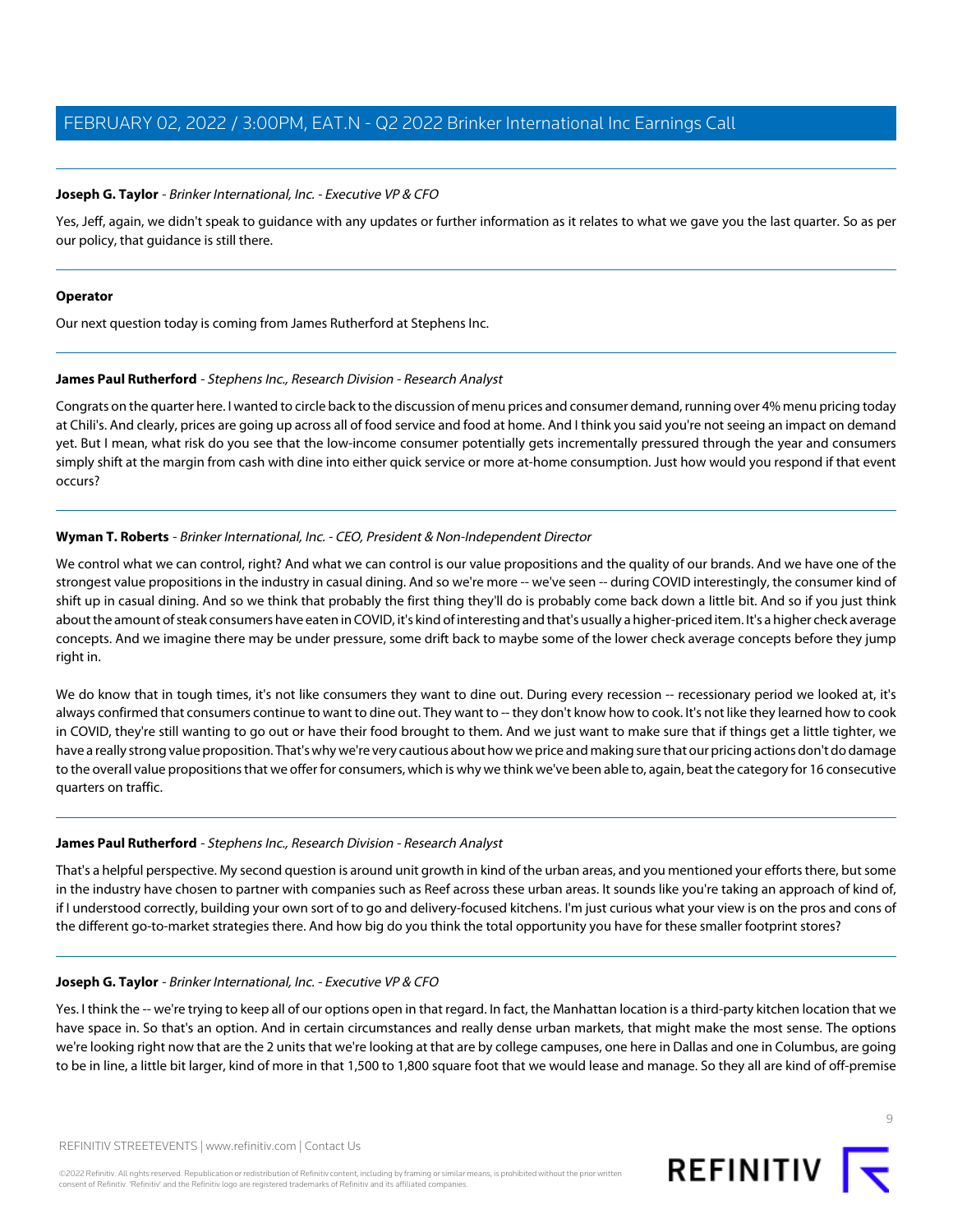centric in their approach. But I think there's different ways to approach different incremental markets, and so we're making sure we understand all of those options.

So it's -- I'm not going to put a specific metric out there yet as a target, but it's meaningful enough to spend a lot of time on it. We think there's a number of different markets, be they urban density, be they college campuses that respond extremely well to off-premise both to go and delivery. There could be some fill-in markets in other places that we have penetrated significantly in the suburban rings that we may go into. So again, it's just opening up a fairly large addressable market by thinking a little bit differently and leaning into really -- that's one of the COVID takeaways is that off-premise is a bigger component of what we will do going forward. So we want to make sure we're taking full advantage of that consumer shift.

# **Wyman T. Roberts** - Brinker International, Inc. - CEO, President & Non-Independent Director

And I'll just add, now having a portfolio with a couple of virtual brands in there allows us to leverage these spaces. And when you read and study what's happening in this space, a lot of times, it's just -- they're just not able to get enough velocity, right? They're just not able to generate enough sales to cover it. And this is where our portfolio has helped us and our ability to understand how to run this portfolio in a very tight kitchen environment even in the Chili's, it translates very well into this world. And so the team is working hard. We'll have a lot more information as we continue to get a couple of these things in the ground and up and running, but we're encouraged and it could be a meaningful growth vehicle for us in the future.

# **Operator**

<span id="page-9-0"></span>Our next question today is coming from Jeff Farmer at Gordon Haskett.

# **Jeffrey Daniel Farmer** - Gordon Haskett Research Advisors - MD & Senior Analyst of Restaurants

Hopefully, you guys can hear me this time.

# **Wyman T. Roberts** - Brinker International, Inc. - CEO, President & Non-Independent Director

We got you, Jeff.

# **Jeffrey Daniel Farmer** - Gordon Haskett Research Advisors - MD & Senior Analyst of Restaurants

Okay. Awesome. So you touched on it a little bit, but in terms of -- I'm curious how do exclusions work at Chili's. And what I mean by that is when those employees are held out for protocols or for whatever reason, do they get paid and then you guys bring in a secondary employee to make up that shift? How does that work when you actually do have exclusions with your employees?

# **Wyman T. Roberts** - Brinker International, Inc. - CEO, President & Non-Independent Director

©2022 Refinitiv. All rights reserved. Republication or redistribution of Refinitiv content, including by framing or similar means, is prohibited without the prior written

Yes, Jeff. Well, first, managers and hourly team members getting COVID and -- or being exposed to COVID has been a very interesting process, right, over the last 2 years. The exclusions of managers, obviously, when a manager gets sick, they're salaried for the most part, they're paid, they're covered, but it's very difficult. If you have a manager or 2 of 4 managers come down with COVID, we don't have like managers laying around that we can just go and replace them. So oftentimes, that's when the restaurant is without the leadership it needs to stay open all full hours, right? So we end up having to throttle the business, what we call throttle the business down to adjust for the ability we have of leadership to run the restaurant.

consent of Refinitiv. 'Refinitiv' and the Refinitiv logo are registered trademarks of Refinitiv and its affiliated companies.

 $1<sup>0</sup>$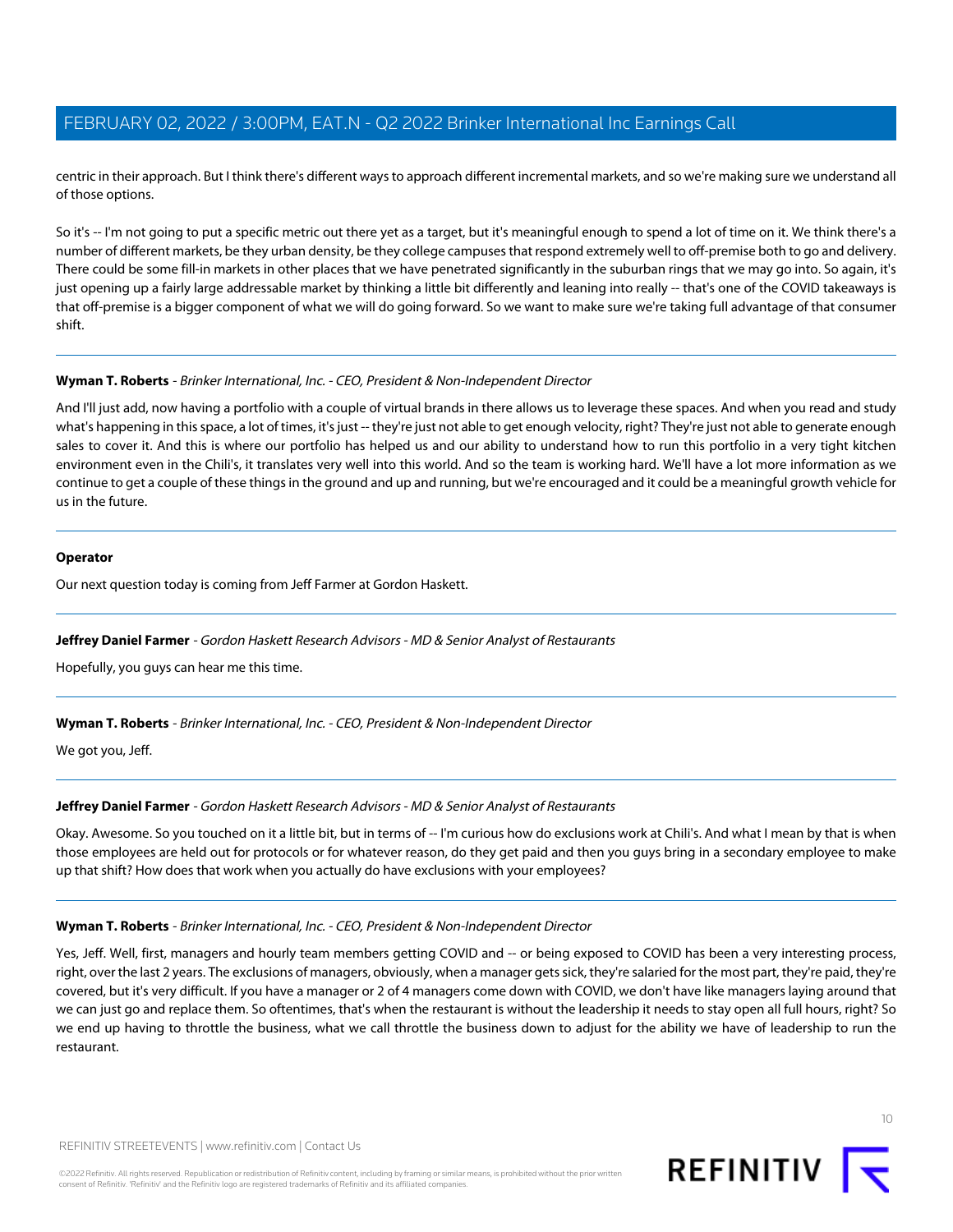With team members, it's different. Oftentimes, we don't know because they're hourly and they may or may not coming on the schedule, they may just call out. It's not as clear oftentimes what's going on with hourly team members, but we are committed to supporting all of our team members through the COVID experience, and we do everything we can, and I think we do a great job keeping them safe in the first place and then supporting them through this environment. But it puts a lot of pressure on the restaurant both from a manager and an hourly perspective because it happens without any warning, right? You just get to call in and say, hey, I'm not coming in today. And while you want to try and replace those shifts with other team members, it's not always easy to do, especially in the environment we've been running in.

# **Jeffrey Daniel Farmer** - Gordon Haskett Research Advisors - MD & Senior Analyst of Restaurants

That's helpful. And then just one more unrelated. Some of your peers have discussed this over the last week, which is that greater-than-expected supply chain pressures have added to some of their commodity inflation pressure. It sounds like a lot of these supply chain members are seeing some of the same staffing issues, some production issues as well. So my question to you is, and I apologize again if you've already discussed this, but on your supply chain, have any headwinds there materialize to make your commodity situation a little bit more challenging than it already is?

# **Wyman T. Roberts** - Brinker International, Inc. - CEO, President & Non-Independent Director

Well, I mean, again, everyone's been impacted by Omicron. And the -- I think the significant impact it had on the country in terms of people contracting COVID in the late December, January time period impacted anyone that was producing product. I mean, just like we were just talking about our restaurant managers and our team members getting COVID and not being able to come in, while that was happening in plants and production areas. So there were some, I'll call it, wobble in the supply chain system but we've managed it. And the team, again, after almost 2 years of figuring out how to work through a COVID environment, I'm really proud of the work we've done, and it hasn't had a dramatic impact on our restaurants.

To this point, we've been very flexible in terms of being able to shift product and move it around. We've got a good line of sight into how to keep our restaurants staffed or stocked up and supplied. It doesn't mean we don't have issues that we're dealing with on a daily basis with all of our supplier partners throughout the country, whether they have delivery issues or getting supplied to the centers but a good job overall. And I'll let Joe talk the monetary impact.

# **Joseph G. Taylor** - Brinker International, Inc. - Executive VP & CFO

Yes. I think, Jeff, particularly as you think about where does cost of sales go from here, and we start thinking about particularly moving into next fiscal year and what the cyclicality may look like. The underlying inflation that all of us have been dealing with really for more than a year now, there is a component of that and probably a fairly meaningful component that is coming out of those disruptions that you talk about, production cutbacks, the staffing issues that you see within production, within distribution, all the different components of the supply chain. That is -- has fed fairly meaningfully that inflationary cycle. So as that stabilizes, which, again, I think similar to we see stabilization continuing to work its way and grow within the -- our side of the equation. I think we'll see that on the supply chain side of the equation. So I think it's not too farfetched to believe that those inflationary drivers may start to dissipate. Again, I think it's still several quarters out, but I don't anticipate still having that level of underlying issues that they face as we move into the next fiscal year in particular.

# <span id="page-10-0"></span>**Operator**

Our next question today is coming from Andrew Strelzik at BMO.

# **Andrew Strelzik** - BMO Capital Markets Equity Research - Restaurants Analyst

I actually wanted to start by following up on that point you were just making about, food inflation, food costs for next year. I'm not looking for guidance, certainly, but I'm just curious, as you're either starting to have those conversations or are going to start having those conversations. How

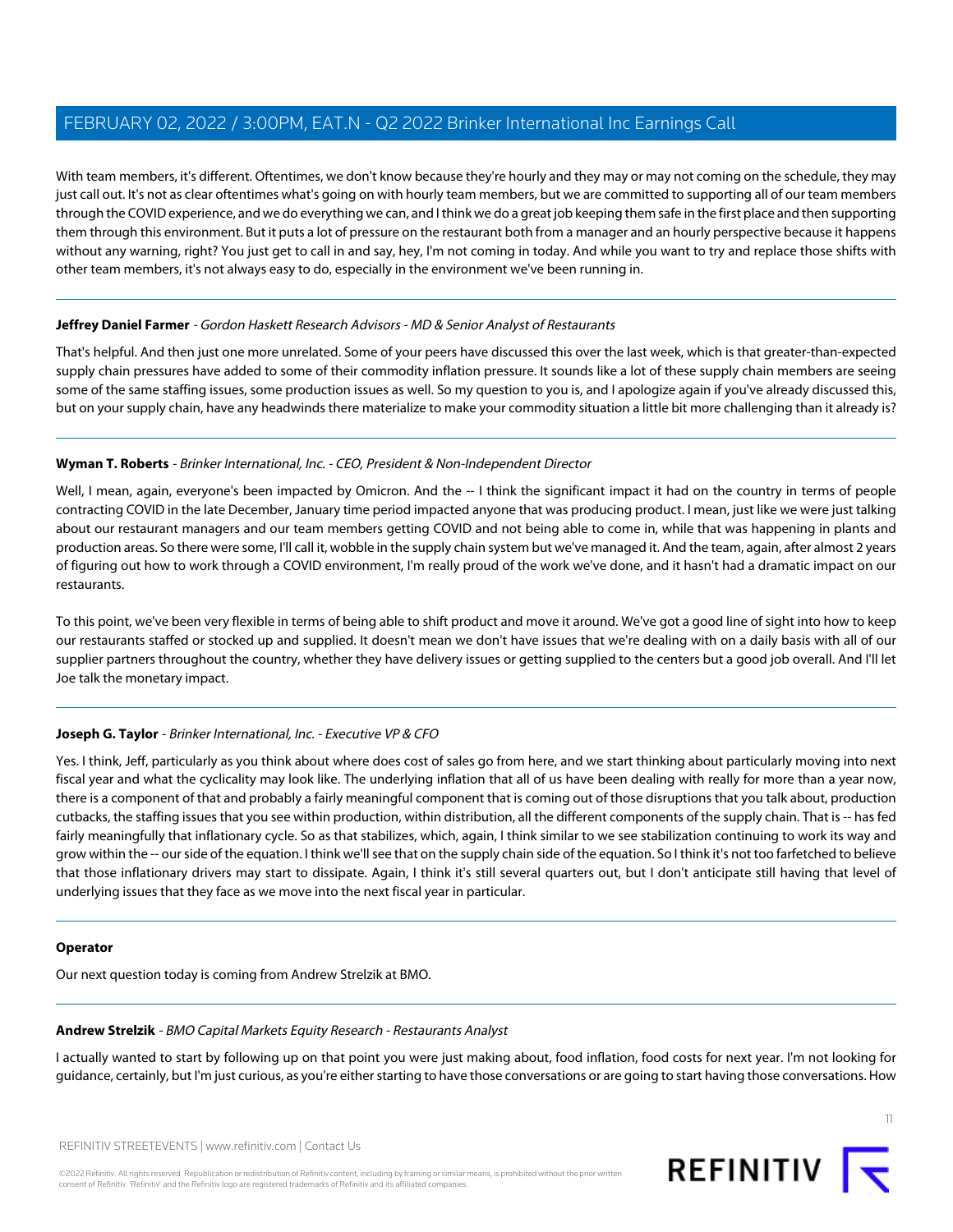-- what is your philosophy around locking food costs for next year? Are prices at a level that you're comfortable to do that? Would you want to see things change? I'm just curious for your philosophy and your willingness to do that at these levels.

# **Joseph G. Taylor** - Brinker International, Inc. - Executive VP & CFO

Yes. Andrew, as soon as I start, I know that as I start talking about next year, that'll happen. But I think, again, philosophy is we don't -- our supply chain doesn't function on fiscal years and how they think about accessing markets and building contracts. So we already have contracting that is working out into next fiscal year, chicken in particular. So we're always evaluating the different flows of the markets, getting a lot of input as to where the folks that follow the commodity industry very actively think things are going. There's a balance there. It's almost sound like I'm going to talk about the Fed, but there's a dual responsibility we have with the supply chain to manage and provide price stability but also make sure product is there.

And frankly, over the course of the last year, and I think for a foreseeable period of time, that responsibility of product availability is very critical. And so again, you kind of balance those 2 as you go and thinking through your contracting. But we're always layering on contracts in different pieces of equation and building forward. So it's not -- contracts don't run fiscal year to fiscal year. They're on an ongoing basis. So hopefully, that gives you a little more insight there.

# **Wyman T. Roberts** - Brinker International, Inc. - CEO, President & Non-Independent Director

The only thing I'd add is, again, I'll just say my belief is having been through a couple of these cycles with products specifically that there are some products that are at all-time highs, and they will come down. And so where we have typically been looking to contract for a longer period of time, we'll not do that as much. We'll play the market a little more. And there's some risk associated with that, obviously, more volatility, but we don't think it's prudent necessarily to lock in on these prices. There's really no historic support for them. And we have a belief on a couple of specific products that we're going to ride the market a little -- probably more than we typically do. And that's just kind of what the market is giving to us.

# **Andrew Strelzik** - BMO Capital Markets Equity Research - Restaurants Analyst

Got it. That's extremely helpful. And my other question, I was hoping that you could dig in a little bit more on some of the December performance. There's really strong dining room demand weeks before the holidays that you talked about, which presumably or hopefully might look like, what maybe a normal environment could look like at some point. I guess I'm curious what the Chili's kind of off-premise sales look like at that point? Regionally, was there any -- it was a pretty broad based or were there markets or regions that didn't participate as much? Any kind of learnings or insights from that period that informs kind of your thinking going forward?

# **Wyman T. Roberts** - Brinker International, Inc. - CEO, President & Non-Independent Director

©2022 Refinitiv. All rights reserved. Republication or redistribution of Refinitiv content, including by framing or similar means, is prohibited without the prior written

Well, I think the best story I can share with you without getting too detailed into all of our performances is really the Maggiano's story. In terms of what happened during the holidays, it was very, very encouraging. So as the Delta kind of -- spike kind of dissipated. What we saw at Maggiano's was a real willingness for consumers and our guests come back in large groups and the banquet business performed much better than we had anticipated. Both the social side of that as well as the business side did better than we had thought. And Maggiano's had a great December really kind of showed us that, hey, that's a brand that is even more impacted by COVID because of the large party nature of the banquet side of that business. And so as that started to go away, we were very encouraged and it was pretty much across the country and so that's probably the best example.

I mean, again, we saw -- we've talked about the importance of getting dining rooms -- the dining room mix back open at Chili's, and we saw that as well. But the real bright spot in December from a future perspective and a consumer insight was kind of what we saw with Maggiano's.

consent of Refinitiv. 'Refinitiv' and the Refinitiv logo are registered trademarks of Refinitiv and its affiliated companies.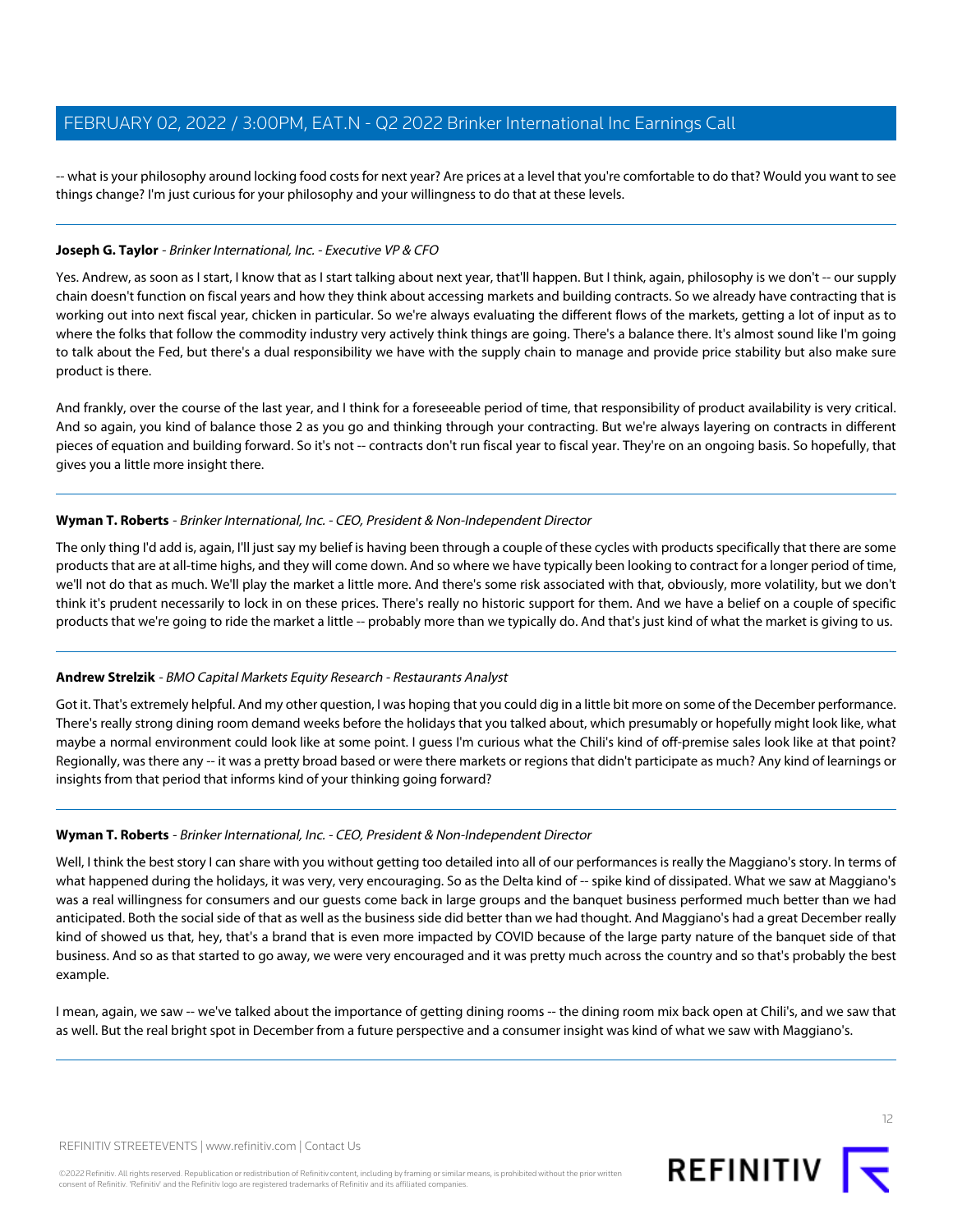# **Joseph G. Taylor** - Brinker International, Inc. - Executive VP & CFO

Yes. And I would just add that December isn't an outlier. Again, if you go back and look at other -- really going back into last fiscal year. So if I go back into the spring and summer, we're looking through some of those periods, you look at July. Look, the periods that really have been nominal COVID. We see the exact same thing happening is the dining room -- you don't have to throttle as much. So dining capacity comes back online, the demand is there. You can meet that demand more aggressively and those dining rooms are the channel. That's the engine that drives the entire machine here. So you really see the positive results coming from those kinds of environments. So it's very encouraging, and it's something we have a lot of confidence in going forward.

#### **Operator**

<span id="page-12-0"></span>Our next question today is coming from Brian Vaccaro at Raymond James.

#### **Brian Michael Vaccaro** - Raymond James & Associates, Inc., Research Division - VP

I just had a couple of questions on the quarter itself. Just some clarifications. On the labor side, Joe, on the last call, you provided some good detail on what you view as sort of transitory costs in that labor line. I think it was over 100 basis points, just to make sure we understand what's in your labor line from that perspective. Could you give a little bit of more color on those components over time, training, et cetera?

# **Joseph G. Taylor** - Brinker International, Inc. - Executive VP & CFO

Yes. And again, as I mentioned in our ability to improve within -- specifically within labor, those are 2 areas that continue to be elevated. I think you're looking at the opportunity probably to be in that 75 basis point range between the 2 of them without having to get overly aggressive. And that's just normalizing back to levels of typical training and levels of OT. Again, turnover rates are coming down, so you would expect over time that that's going to help on the training side of the equation. But it is still important that we lean into making sure that we have the muscle memory and the capabilities in the restaurant. So we're not going to be bashful about training and particularly to the effectiveness of our system.

So I think that will, over time, dissipate. And I think, again, having more team members coming back into the system and having availability across all the different dayparts and shifts will improve over time. So they're still there. They're still negatively impacting more than we'd like to see. But we have pretty good line of sight to how to work those off over time.

#### **Brian Michael Vaccaro** - Raymond James & Associates, Inc., Research Division - VP

All right. That's helpful. And just looking at that labor line and if we look at it on a cost per week basis. And think we're up 4% on our math, maybe versus a pre-COVID trend and thinking about high single-digit wage inflation, it would seem that hours per store might be down 4% to 5%. Is that generally in the ballpark? And if so, do you think that's sustainable? Or could you frame where you think where current staffing levels currently are versus some target that you might have in mind for a post-COVID environment?

#### **Mika Ware** - Brinker International, Inc. - VP of Finance & IR

Brian, it's Mika. Part of that element was even though wages were elevated with all the staffing issues we had throughout the quarter, sometimes you were probably more understaffed than you wanted to be. So that dynamic is what's making it look lower. But it will all kind of normalize over time and then we'll start work productivity. We'll stabilize and we'll work out the overtime training numbers back out. So there's a lot of moving pieces in labor.

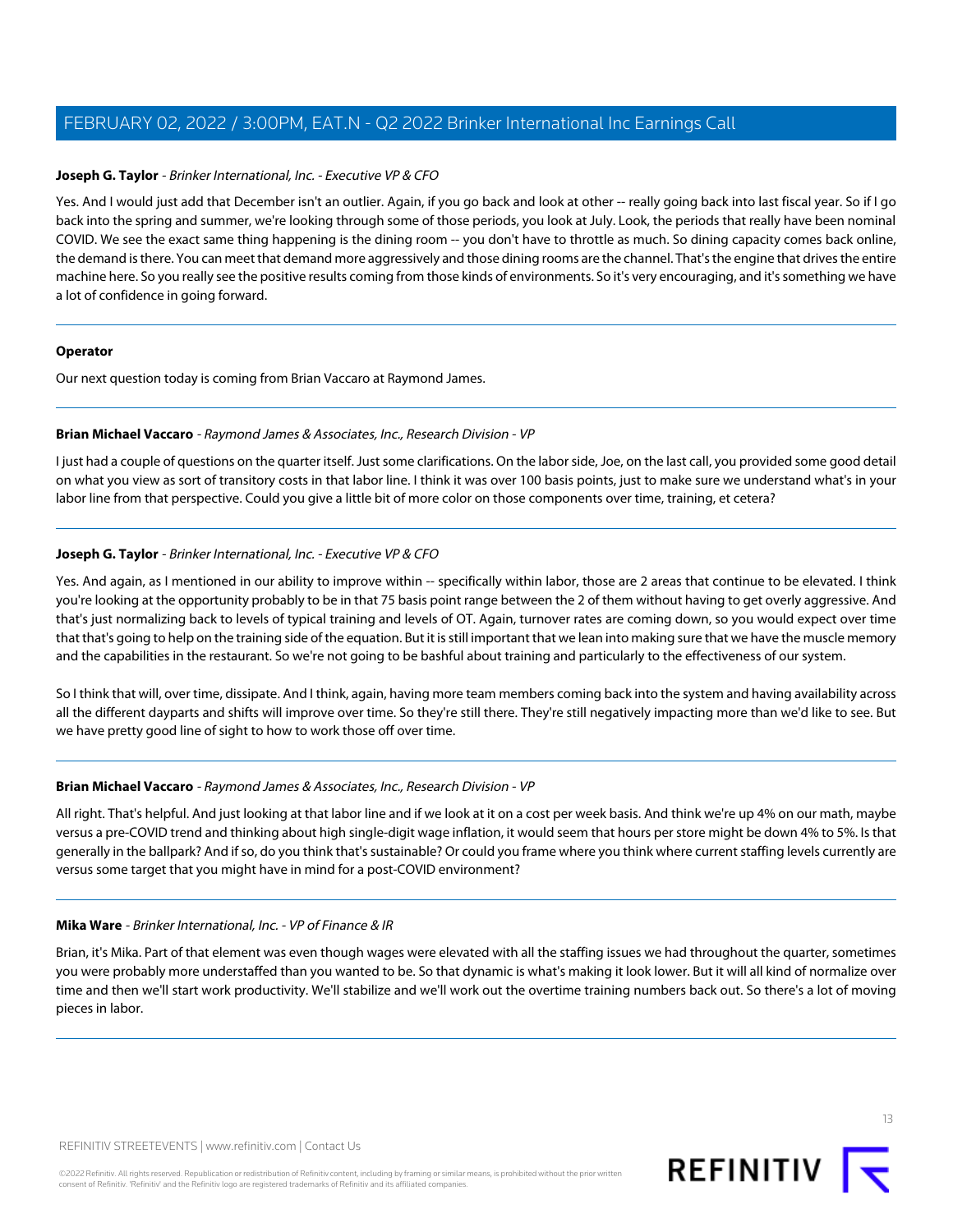## **Wyman T. Roberts** - Brinker International, Inc. - CEO, President & Non-Independent Director

Yes, but it is the dynamic, Brian, that we've seen -- we've experienced and we've seen a lot of our competitors where the P&Ls look pretty good because they're not fully -- you're not running fully staffed, full operating restaurants. And all of that margin stuff is good, but there's nothing better than a restaurant running at full capacity, full volume and doing it with the sales. And that's -- so I know it's hard sometimes to see the line of sight because it gets a little blurry because of these constraints, which are unique to this environment. We have never dealt with this in my decades in the industry where you're throttling restaurants. I mean you've always held the door a little bit, but never where you're seating half your dining room or you're shutting off your to-go system because you don't have the people. And the -- again, the good news is those are becoming less and less of an issue as we get fully staffed and trained.

#### **Brian Michael Vaccaro** - Raymond James & Associates, Inc., Research Division - VP

All right. That's helpful color. One more for me. Just on G&A, Joe, it was quite a bit lower than we would have expected here in the second quarter. Just color on the underlying dynamics there? Is that timing? Or has there been a change to your annual guidance, I think you were looking for up \$8 million to \$12 million year-on-year. Is that still an expectation? Or has there been a change there?

#### **Joseph G. Taylor** - Brinker International, Inc. - Executive VP & CFO

No, I think we're still running in that ballpark. We're investing in the G&A side where we need to from an IT perspective. Obviously, the percentage has leverageability in it, and we saw a little bit of that this last quarter. I think overall incentive comp is probably down a little bit relative to where it was in prior year. It's a lot of mix and matches. We're being very diligent. And I think one of the things that comes with waves is you get less travel, less meetings, all those kinds of things that flow into that G&A side of the equation. But I think that growth in G&A is still in line, probably towards the lower end of it.

# **Brian Michael Vaccaro** - Raymond James & Associates, Inc., Research Division - VP

Okay. All right. And sorry, one last one. In that other revenue line, that franchise and other revenue line in this current quarter, I noticed that jumps up pretty meaningfully. I just wanted to could you provide color on how much of that was related to the higher Maggiano banquet fees? Or was there any impact of gift card breakage or some other onetime dynamic we should be aware of?

# **Joseph G. Taylor** - Brinker International, Inc. - Executive VP & CFO

It really was across a number of different areas. And you hit on several like the banquet revenue does flow into there. So as we talk about banquet revenues coming back, gift card revenues also up. But all the things that you would expect to see as dining rooms are open tabletop revenue. The franchise revenue itself, as you've seen, particularly the international franchise. Markets improve and put more sales on. So it was across a number of those areas. And the only very few negative numbers flowing through that piece of the equation.

#### <span id="page-13-0"></span>**Operator**

Our next question today is coming from Nicole Miller at Piper Sandler.

#### **Nicole Marie Miller Regan** - Piper Sandler & Co., Research Division - MD & Senior Research Analyst

Can you please share with us the average weekly sales for October, November and December? And then validate, I look back in the model, and it looks like January in the current quarter would be a lesser average weekly sales compared to Feb and March. And so to the degree you're off in average weekly sales in January, you have a whole lot of sales opportunity to make up in February and March. Is that right?

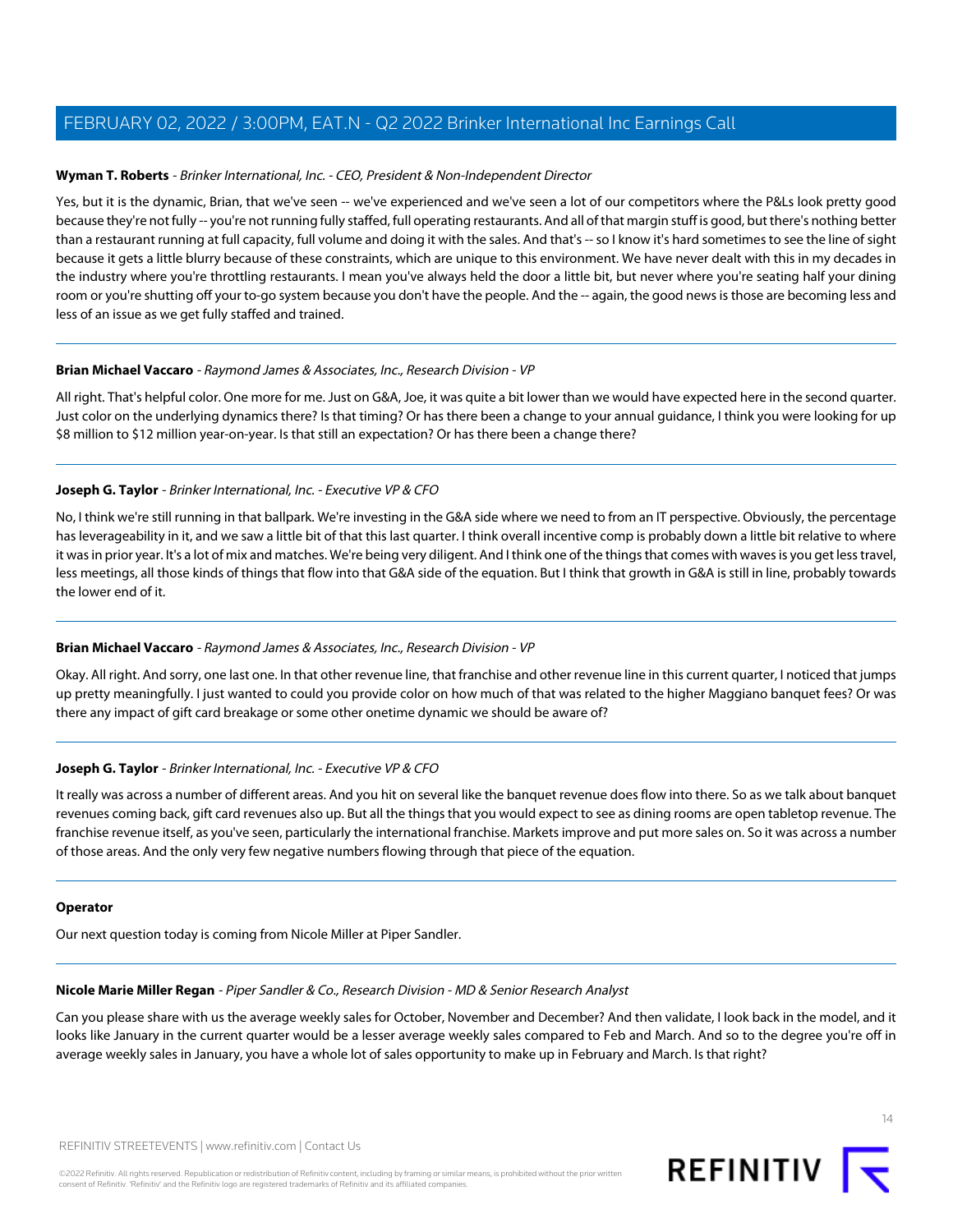# **Joseph G. Taylor** - Brinker International, Inc. - Executive VP & CFO

Well, again, we don't typically get into the specifics. But yes, again, your average weekly sales are going to get impacted meaningfully in spikes such as you saw. So we would intend, one, February and March tend to be higher volume months than January anyways in a normalized environment on an average weekly side of the equation. And I would expect not only bounce back from COVID, but to see that continue to play out as we kind of go forward.

#### **Nicole Marie Miller Regan** - Piper Sandler & Co., Research Division - MD & Senior Research Analyst

All right. Can you talk a little bit about the fleet from a suburban versus urban footprint? Like what percent is suburban, what percent is urban? And how did those areas compare to one another from a Chili's perspective?

#### **Joseph G. Taylor** - Brinker International, Inc. - Executive VP & CFO

Yes. We have very nominal, what I would consider urban penetration. It is -- you have some Maggiano's that sit within more urban environments, more downtown environments. And again, Maggiano's has had a nice quarter. The Chili's really is a suburban, exurban smaller market footprint. So again, when we think about the new initiatives, we may be looking to try and penetrate some of those markets. But generally speaking, very little that I would consider to be true urban.

#### **Wyman T. Roberts** - Brinker International, Inc. - CEO, President & Non-Independent Director

Yes. Nicole, I think if you're looking for some kind of regionality play for us, it's what we've talked about in the past. I mean, it really is more COVID driven so where is COVID having a bigger impact. So the Midwest is more heavily impacted and California is a little more heavily impacted. And those are really the variations you're seeing in the business are much more COVID driven and those are areas that are more impacted. Now there are individual markets in all of every state that may have a restaurant that's in a trade area that's maybe having staffing challenges or COVID spike. But overall, that's the big story there. Then the good news, again, is getting better across the board.

# **Nicole Marie Miller Regan** - Piper Sandler & Co., Research Division - MD & Senior Research Analyst

Yes. Let me clarify, that's a really good point. I think that's helpful. I was also thinking like high-level tech curbside systems. Maybe help us understand like where are you in a mall, where are you freestanding? I'm not sure if that's the right application, but where are you going to get your bang for your buck essentially on some of the investments you're making on that side. Does that even matter? Does the format matter, I guess?

#### **Wyman T. Roberts** - Brinker International, Inc. - CEO, President & Non-Independent Director

Well, it does. That's a good point. But again, I think to Joe's point, the 2 technology systems we'll just use, the 2 we talked about today, the handheld server model, obviously, that works everywhere. And then our to-go system works in 90 -- I'd say 99% of Chili's. I was in a restaurant in Miami that happened to be in a mall. And it's not as easy in a mall parking lot because you don't have the dedicated spaces and some of the technology doesn't work as easily, but that's a rare, rare instance. Most of our restaurants are freestanding. They have the structure and the curbside takeout system works perfectly well in all of them.

#### **Operator**

Our next question today is coming from Jared Garber at Goldman Sachs.

REFINITIV STREETEVENTS | [www.refinitiv.com](https://www.refinitiv.com/) | [Contact Us](https://www.refinitiv.com/en/contact-us)

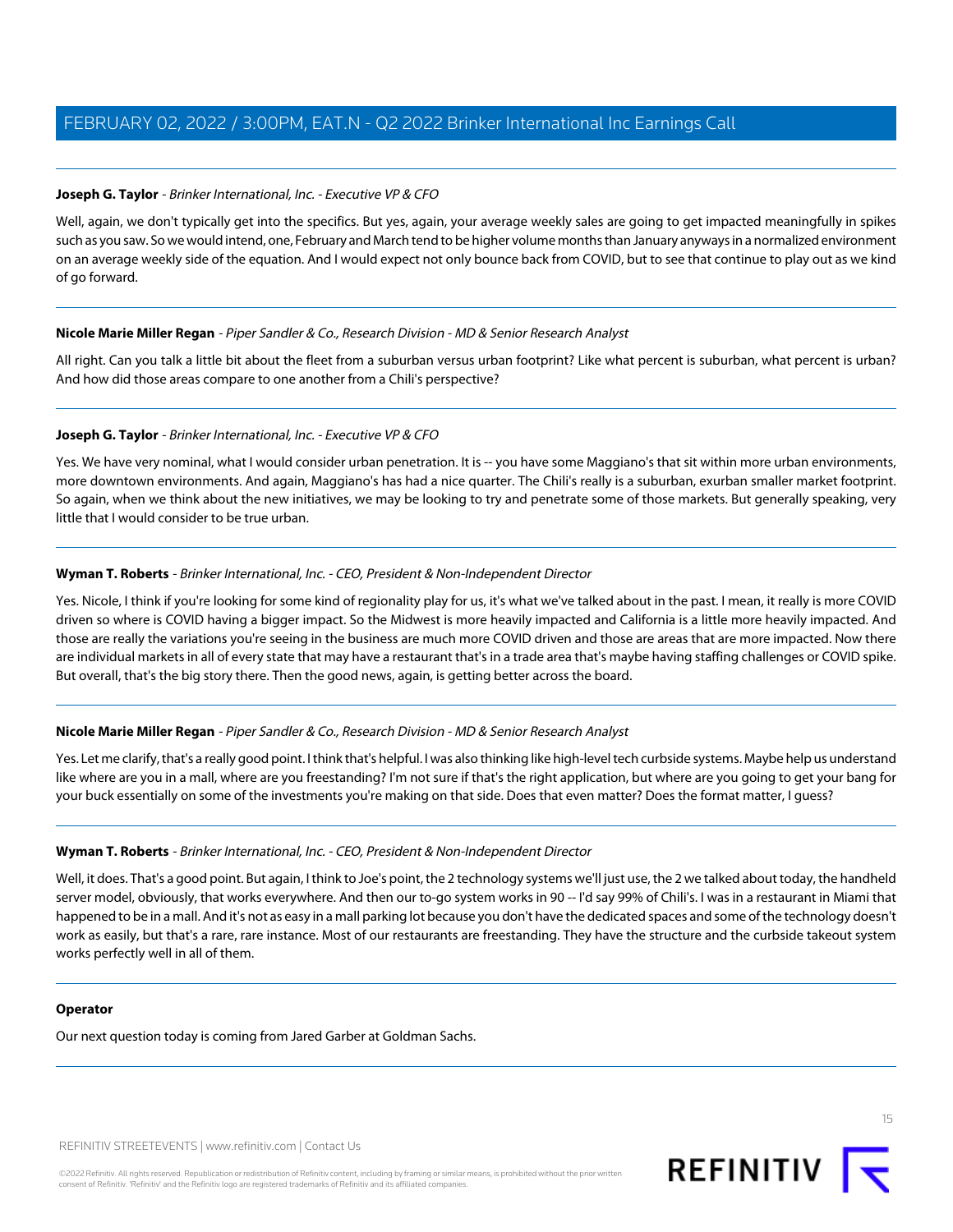## <span id="page-15-1"></span>**Jared Garber** - Goldman Sachs Group, Inc., Research Division - Business Analyst

I wanted to ask on the unit growth side. We noticed that the company-owned unit guide, was it now on a gross opens basis is now at 4%. So I just wanted to get a sense of maybe what's driving that? Is it timing related? And maybe some of those development plans just get pushed out into the first part of next year? Just any color on that development cycle would be great.

#### **Joseph G. Taylor** - Brinker International, Inc. - Executive VP & CFO

Yes, Jared, really excited about what the development team is doing. The developing pipeline that's now moved well north of 20 units. There is some timing -- when you look at that chart, the fiscal year timing deal, we've seen a few that were right at the end of fiscal year slip into the next fiscal year. Construction is taking a little bit longer in some respects. We're seeing some impact there. Nothing material or something that gives me any pause. But I'm expecting '23 numbers to be very exciting. I think we'll be definitely over 20 units in the fiscal year, but continuing to maintain. I'm more focused on maintaining a pipeline as we kind of move forward that is in that mid-20s, and they're delivering exactly along that line.

I'm also real excited about what we're seeing as we do open these new restaurants. Not a huge numbers so far this year, but the ones that are coming online with the prototype are pretty exciting to see what can happen there. And again, they also have the ability now to more -- to incorporate more fully the technological advantages we're moving in, particularly the curbside to-go side of the equation. And really trying to make a few little adjustments here and there to more fully accommodate that what is now going to be that mid-30s percent of the business going at the side door. So a lot of great things and again, the development team and the design teams and all the work that goes into that are doing a great job in starting to deliver what's going to be a good growth pipeline.

#### **Jared Garber** - Goldman Sachs Group, Inc., Research Division - Business Analyst

That's really helpful. And then just one kind of quick follow-up on that. You talked a little bit earlier about some of these newer concepts, so that's your New York City location or some of these college campus tests that you're running. In the development plans, I mean, is there something we should be thinking about in terms of average weekly sales like a Delta there versus as those units maybe sort of come into the fold and how those would play versus the base business that they're coming in against?

#### **Joseph G. Taylor** - Brinker International, Inc. - Executive VP & CFO

Yes. What we've talked about so far from a pipeline standpoint really is the traditional corporate owned Chili's. So again, we haven't updated as we understand more of these opportunities, then we'll get to that kind of information. But everything right now is based on current prototype Chili's openings. And we'll test these other ones to be able to give you that type of perspective.

#### <span id="page-15-0"></span>**Operator**

Our next question today is coming from Chris Carril at RBC Capital Markets.

#### **Christopher Emilio Carril** - RBC Capital Markets, Research Division - Analyst

Wyman, you noted the consumer trading up during the pandemic. And just following up on this from a value perspective. Can you share any further thoughts on guest utilization of your platforms like 3 for \$10.99 and the meal for 2. And to what extent do you see any potential for incremental pricing actions on those platforms specifically?

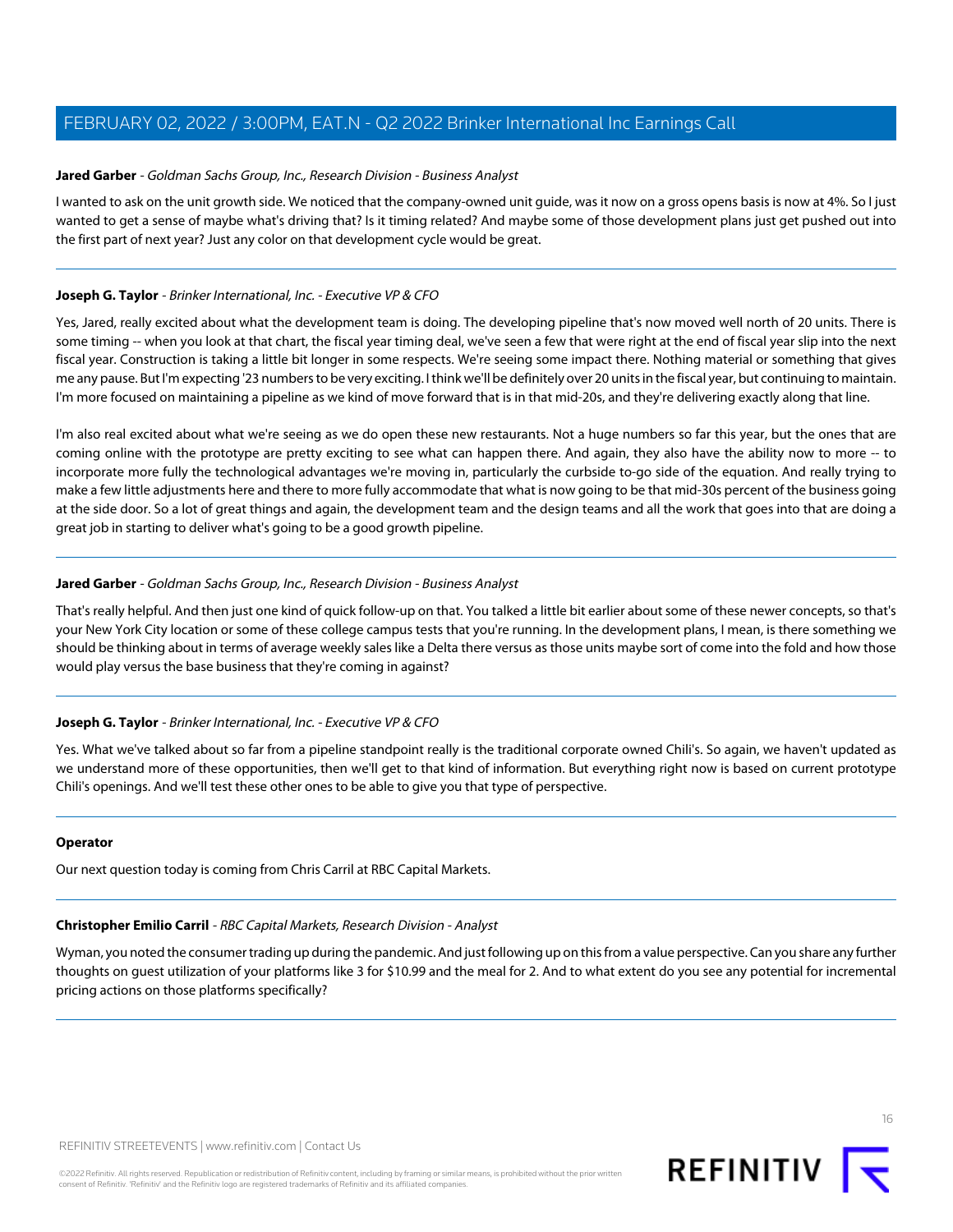# **Wyman T. Roberts** - Brinker International, Inc. - CEO, President & Non-Independent Director

Chris, well, first with the first part, I mean, again, it has been interesting to just watch the dynamics in casual dining and throughout the industry, both in fast food, and we study it all. And I've been intriqued as to why. And I think sometimes with so much -- when somebody is paying for your meal and with so much government support out there, I think you tend to maybe buy up when it's not your dollars as much. And so I think we've seen a consumer that had a lot of cash and has decided that maybe they treat themselves a little more. And so they bought up in the category, and it's going to be interesting to see what happens as some of this moves out of the system a little bit. And our expectation is that we'll see some of this shift back into concepts that have a little lower check average and maybe a better value proposition like ours. And that's -- so we think that's upside going forward.

That said, throughout this whole pandemic and again, I've said it a couple of times, but I'm really proud of what the team has done to grow traffic through this time period better than the category. So with that, we know pricing puts pressure on traffic. We've been really strong with our traffic. So yes, we probably have some additional pricing power, if you will, in the menu. We're going to -- we can be very cautious about how we take pricing actions as we move forward. We have priced our value platforms this year, and so we're watching them closely. The mix, to your point, is holding solid. We haven't seen a lot of shifting there. And so we're still kind of -- and the quests comments and ratings on those platforms has held solid. And so we continue to lean into those. But we're also looking at new ways to position our brands, specifically Chili's on value, but also Maggiano's, both channel-specific, daypart specific. We're always looking at alternative ways to give the consumer a great value but also maybe pass little price along with that.

#### **Christopher Emilio Carril** - RBC Capital Markets, Research Division - Analyst

Great. And then I guess just following up on labor. I think, Joe, you noted turnover rates are coming down. But curious if you could expand on just turnover levels a bit more, particularly in the first few months following hiring. How does that turnover rate today compared to more recent levels and perhaps pre-COVID levels?

# **Wyman T. Roberts** - Brinker International, Inc. - CEO, President & Non-Independent Director

Yes. So it's been a journey, right? So pre-COVID levels from an hourly perspective spiked dramatically into the spring and summer with everything you're aware of they've come down fairly dramatically, not back to pre-COVID levels. We've seen this higher level of turnover, both in hourly and manager early on in the process, and that's why we talked about our new training platform where we trained virtually. With this increase in turnover, it put a lot of pressure on the managers to train a lot more new team members. And so we're taking some of that off of them. And what we've seen with turnover is if they're trained well and they're onboarded, if you will, into the brand well then they stay longer and they are actually stickier and they get through that first 30, 60 days.

And so we're really focused on that retention, both -- with both groups. And that's why at the hourly level, it's about training. And at the management level, it's about engaging them in other activities like our Women Take The Lead program that gets them kind of bought into the brand and understanding what's great about this company, which if they stick around for a couple of months, they get it, and we have a much better tenure experience with our team members. So I hope that helps.

#### <span id="page-16-0"></span>**Operator**

Our next question today is coming from John Ivankoe at JPMorgan.

#### **John William Ivankoe** - JPMorgan Chase & Co, Research Division - Senior Restaurant Analyst

A couple, if I may. First, on the handhelds, are they being used at 100% of the stores, 100% of the time? I know you mentioned that, I think you mentioned the weight stop was getting tips up 15% to 20%, there's increased customer satisfaction, but I just wanted to get an understanding of

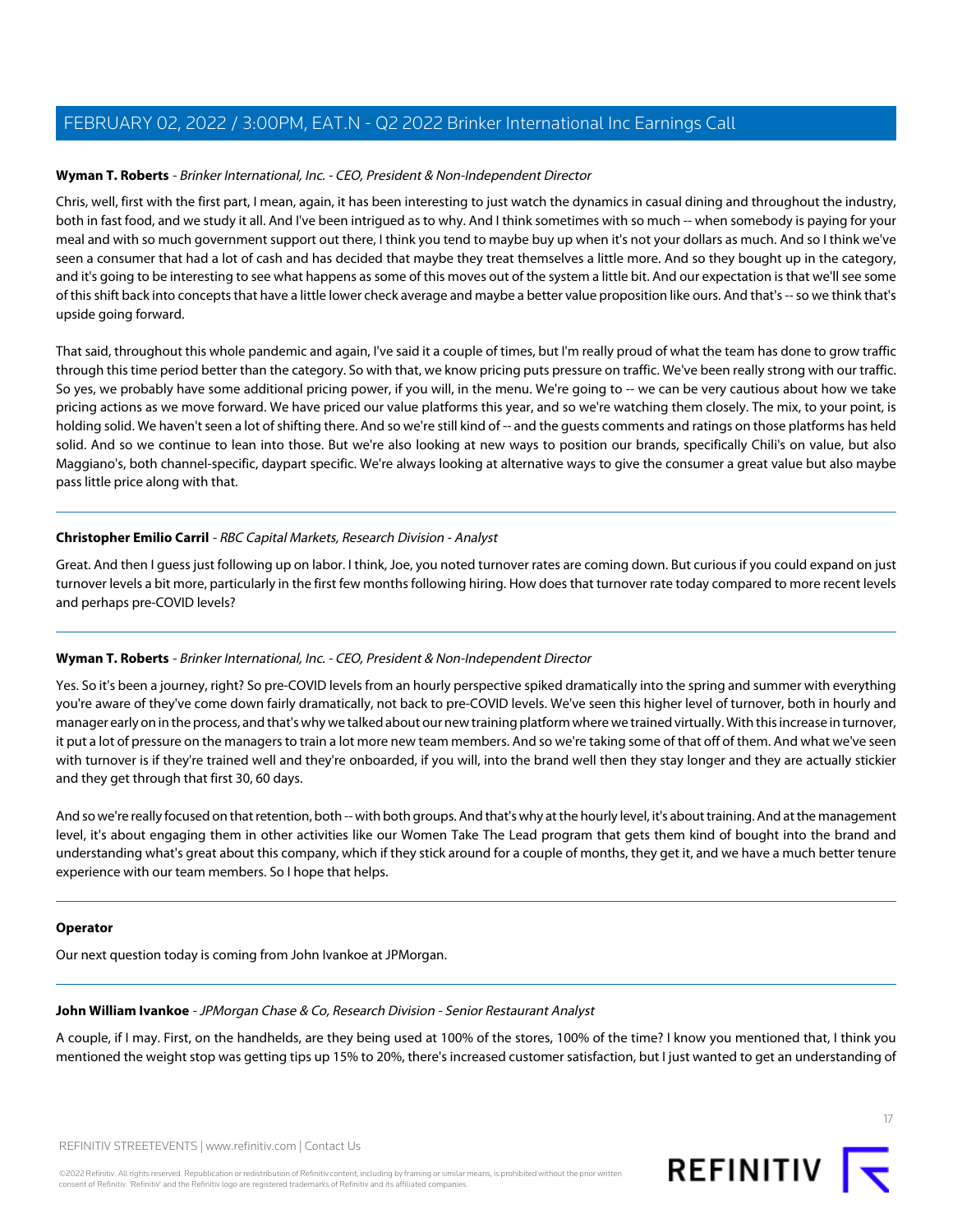the current usage across the system. And are you realizing or could you realize any margin benefit from that system going forward, not just satisfaction?

# **Wyman T. Roberts** - Brinker International, Inc. - CEO, President & Non-Independent Director

Yes. John, so yes, the system after years of getting the technology right and actually having to rebuild it and using our technology expertise to make sure it's 100% dependable and high volumes, it's rolled out nationally, and every restaurant has it, every Chili's has it. And is now going through what I will call the learning curve, just getting used to how to run a different model where your servers stay out on the floor and you've got a runner component and the technology is communicating back and forth, but it's out, it's running, and we're just getting proficient at it, I'll say.

Now we've had it in some restaurants for years, but that was 10% or less of the system, and now it's 100% of the system. There is some efficiency with it with that investment in capital and the level of efficiency and the payback is really kind of linked to the cost of those hourly team members. So in California, where you're paying a much higher wage rate, it's a significant number. And in some other places, it's not as much, but it's just a better program. And again, one thing we know is when our team members are making more money, which we focus on that extensively, they stay longer. So tying back to the other question, retention goes up when server earnings go up and both of those things are happening.

#### **John William Ivankoe** - JPMorgan Chase & Co, Research Division - Senior Restaurant Analyst

Okay. All right. And so I guess, to some extent, you answered the question. So getting proficient with it means, in some cases, that system is being used in some cases, the legacy system is being used in terms of taking orders? Or where would you kind of put us on the time line?

#### **Wyman T. Roberts** - Brinker International, Inc. - CEO, President & Non-Independent Director

Yes, I think, again, you've got -- we have servers that have been working for us. I actually went and recognized a server that's been working for Chili's for 40 years. So there's some muscle memory with how she takes her orders, right? And we've given her a new piece of technology. And so yes, they're just getting them up the curve and getting them trained on how the pad works and not going back to the POS terminal like they've done for -- in some places, decades. Yes, you just got to get that muscle memory locked in. You got to get them to rely on runners and the technology to have the food come out, so they stay on the floor. That's just a couple of things, but it isn't -- it's critically important for us to get the system. We have great metrics by server, by runner as to how they're using the system. So we know what usage rate each server has. And so we're -- the operators are all over this. And we're very excited about how quickly they've gotten to where they are today, and we don't think it's going to be much longer than we'll be kind of pretty much fully up to speed.

#### **John William Ivankoe** - JPMorgan Chase & Co, Research Division - Senior Restaurant Analyst

Okay. And the second question is on delivery. Could you talk about what that is as a percentage of sales this year versus last year, maybe growth or decline this year versus last year? And whether you think you're potentially reaching all addressable business based on your current relationships and if that might change?

#### **Wyman T. Roberts** - Brinker International, Inc. - CEO, President & Non-Independent Director

John, I don't have the numbers in front of me. I mean what we know is -- Mika might have, but what we know is when the -- when we get these COVID spikes, we see people shift from the dining room to take out and delivery. And so in the second quarter, we saw some of that occur again. But it is still very strong. And our numbers on off-premise, both takeout and delivery, as I mentioned in my comments, we're still in the solid 30% range, even as we moved into December. So we're happy with kind of our position, if you will, in takeout and delivery. But we do see opportunities to expand kind of where we are, and we've already talked about the fact that we're no longer exclusive. We're going to be exclusive to just 1 third-party distributor. And so we're expanding channels and that's going to be, I think, another growth vehicle for us.

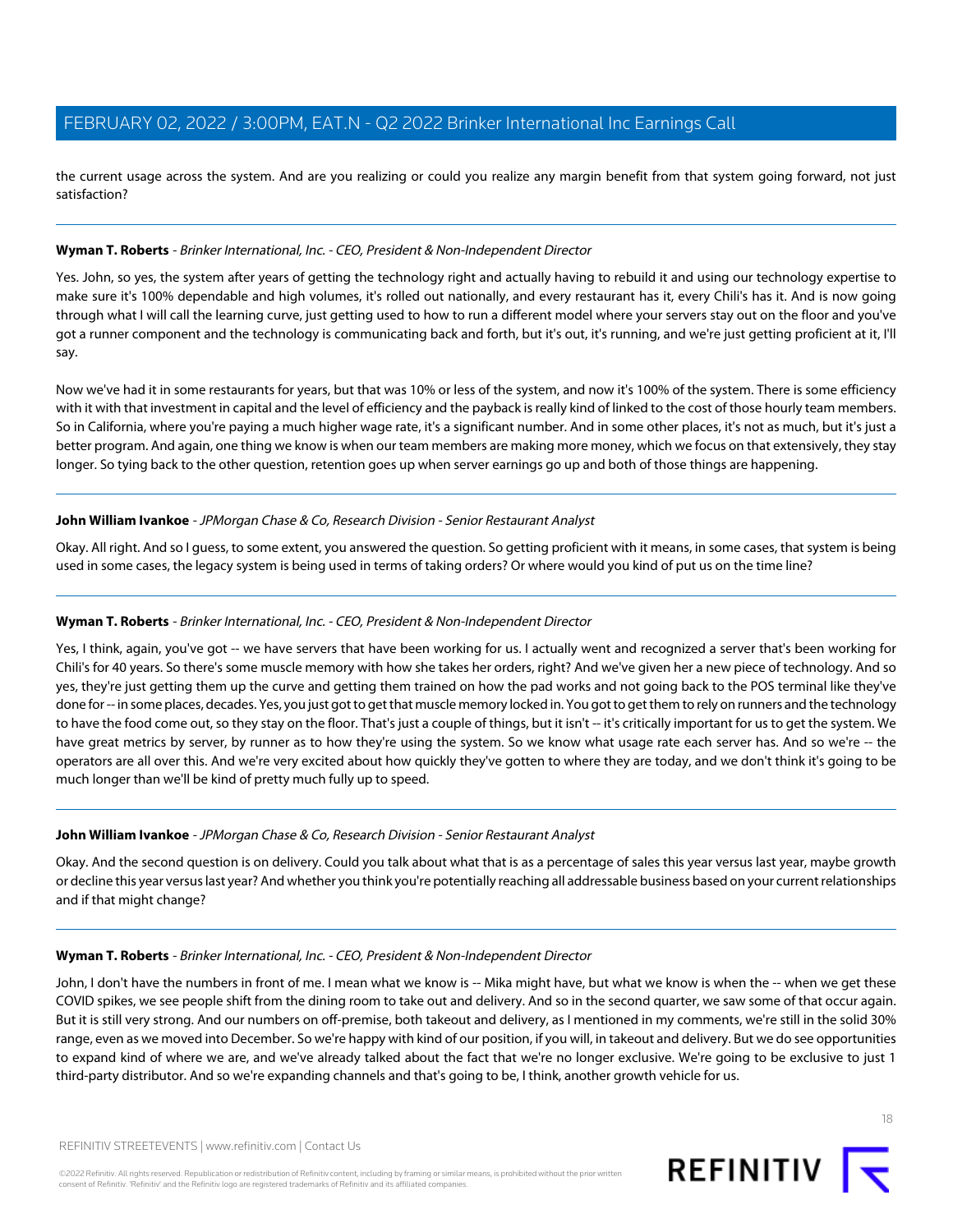# **Joseph G. Taylor** - Brinker International, Inc. - Executive VP & CFO

Yes. And John, delivery continues to be in that mid-teens. So again, some good stability there. And I would anticipate it kind of staying in that 15%, 16% as we kind of move forward.

# **Wyman T. Roberts** - Brinker International, Inc. - CEO, President & Non-Independent Director

Yes. Most of the shift back into the dining room will probably come from takeout because those are the guests that are more familiar with the location and don't have the delivery piece. And at Maggiano's, the delivery piece has grown dramatically. It continues to be a real strong driver for them.

# **Operator**

<span id="page-18-0"></span>Our final question today is coming from Eric Gonzalez at KeyBanc.

# **Eric Andrew Gonzalez** - KeyBanc Capital Markets Inc., Research Division - VP & Equity Research Analyst

I'll just ask 1 question. It's on virtual brands. I was wondering how incremental the carryout channel has been to these concepts? And maybe if you could touch on the overall concept comp growth from these brands, whether they're comping above the system or generally holding a constant mix of sales?

# **Wyman T. Roberts** - Brinker International, Inc. - CEO, President & Non-Independent Director

With regard to the incrementality of the brands, I'm sorry, I'm just want to ...

# **Mika Ware** - Brinker International, Inc. - VP of Finance & IR

The virtual brand.

# **Wyman T. Roberts** - Brinker International, Inc. - CEO, President & Non-Independent Director

The virtual brands incremental to the overall. Yes, it's very highly incremental. So we know the virtual brands are significantly incremental to our sales story and again, offer some really unique opportunities to explore some of these ideas that Joe was talking about with urban and kind of smaller take-out delivery-centric prototypes. And then year-over-year, we're going to -- we're rolling out Maggiano's. There's no over year there. We're very happy with where we're at with It's Just Wings. The business continues to be strong, and we'll keep you posted as we kind of get to the next level. Once we get the Classics rolled out, and we start to expand some channels of distribution, kind of where we see this business moving.

# **Joseph G. Taylor** - Brinker International, Inc. - Executive VP & CFO

Yes, and they're maintaining a pretty consistent percent mix of total sales, similar to what we've talked about in the past. Again, the whole concept of throttling, when you throttle a restaurant, which typically includes throttling your off-premise system too, impacts not only the base brand, but also impacts virtual brands. So again, getting out of that throttling environment is important across all of the brands. So -- but again, very, very positive and encouraged on what these brands are going to contribute as we continue to move forward.